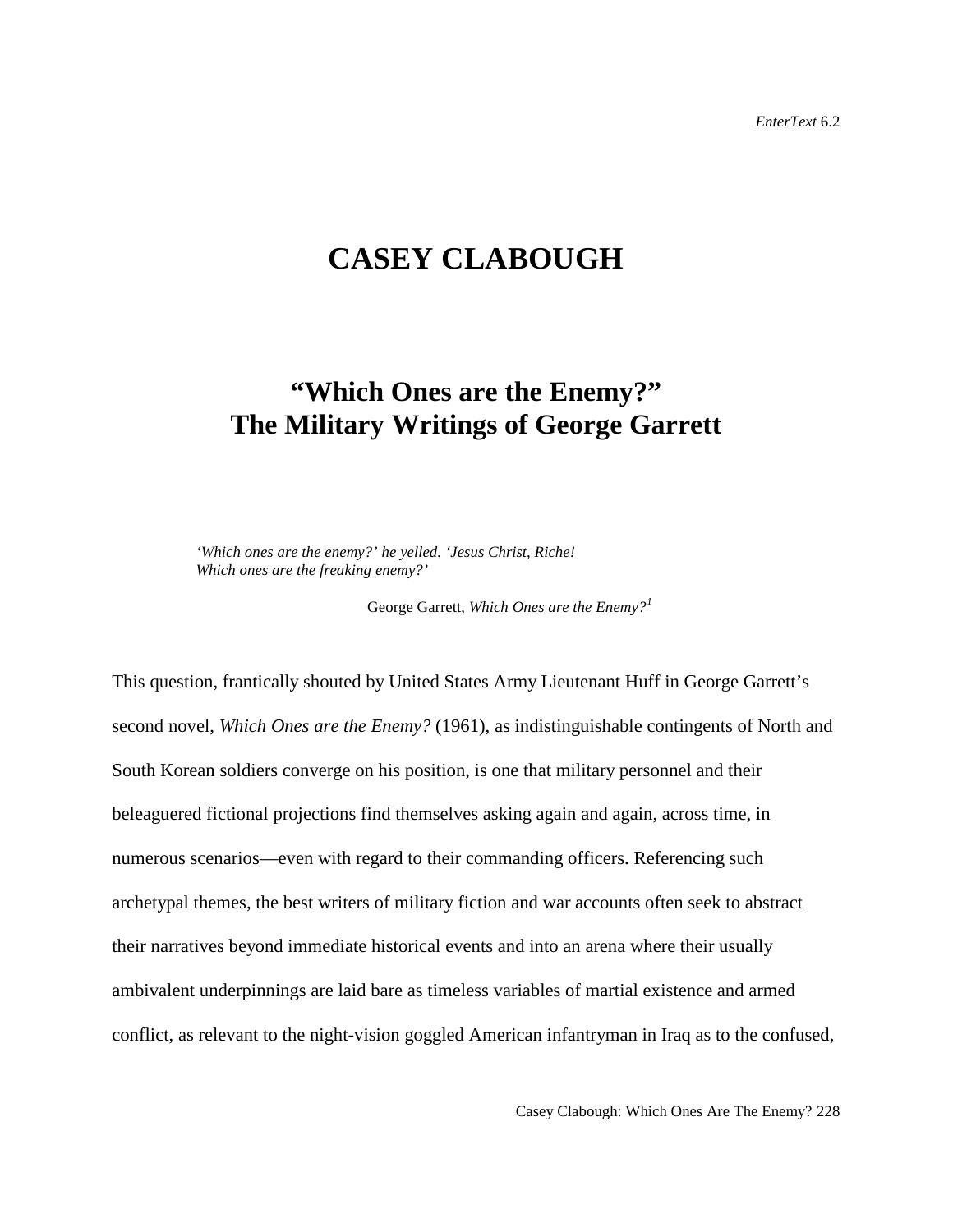terrified helot fleeing before a Spartan advance. Garrett has said of war writing, "Clearly a crippling of some kind has taken place if it is necessary for each generation to begin at the beginning of human experience and, in spite of all previous knowledge and experience, to suffer the same series of shocks and disillusionments."<sup>[2](#page-25-0)</sup> Attempting to capture the relevant universal qualities of military life, Garrett's martial writing uniquely works toward an understanding of recurring philosophical motifs rather than tunnel-visioned explanations of isolated martial experiences. And within the genre of American military fiction it is especially notable—albeit previously unrecognised—for its early Cold War portrayals of the period following the Second World War and preceding the 1960s: an era which, according to Walter Shear, had the task of "creat[ing] an identity out of a stance toward society using whatever spiritual resources the individual could summon from a personal history."<sup>[3](#page-25-1)</sup>

A veteran of the United States Army himself, Garrett relates humanity's timeless archetypal interest in war to our most base inner urges: "It is enormously appealing…. People love the excitement of being at risk and the pleasure of killing other people… it comes with the animal, I think."<sup>[4](#page-25-2)</sup> The unfortunate and sometimes perverse immediacy of war to the human experience results in its constantly having a profound influence on culture, artistic and otherwise. In *James Jones*, his biography of the popular American Second World War writer, Garrett observes, "The story and direction of our literature has changed, even as our national life, our *way of life*, has changed—sharply, perhaps radically—since World War II."[5](#page-25-3) Though it specifically points to the powerful culture-shaping influence of the Second World War, Garrett's assertion is applicable to almost any historical conflict on some level, the repercussions of which often have formidable effects beyond the generation of those who actively experience the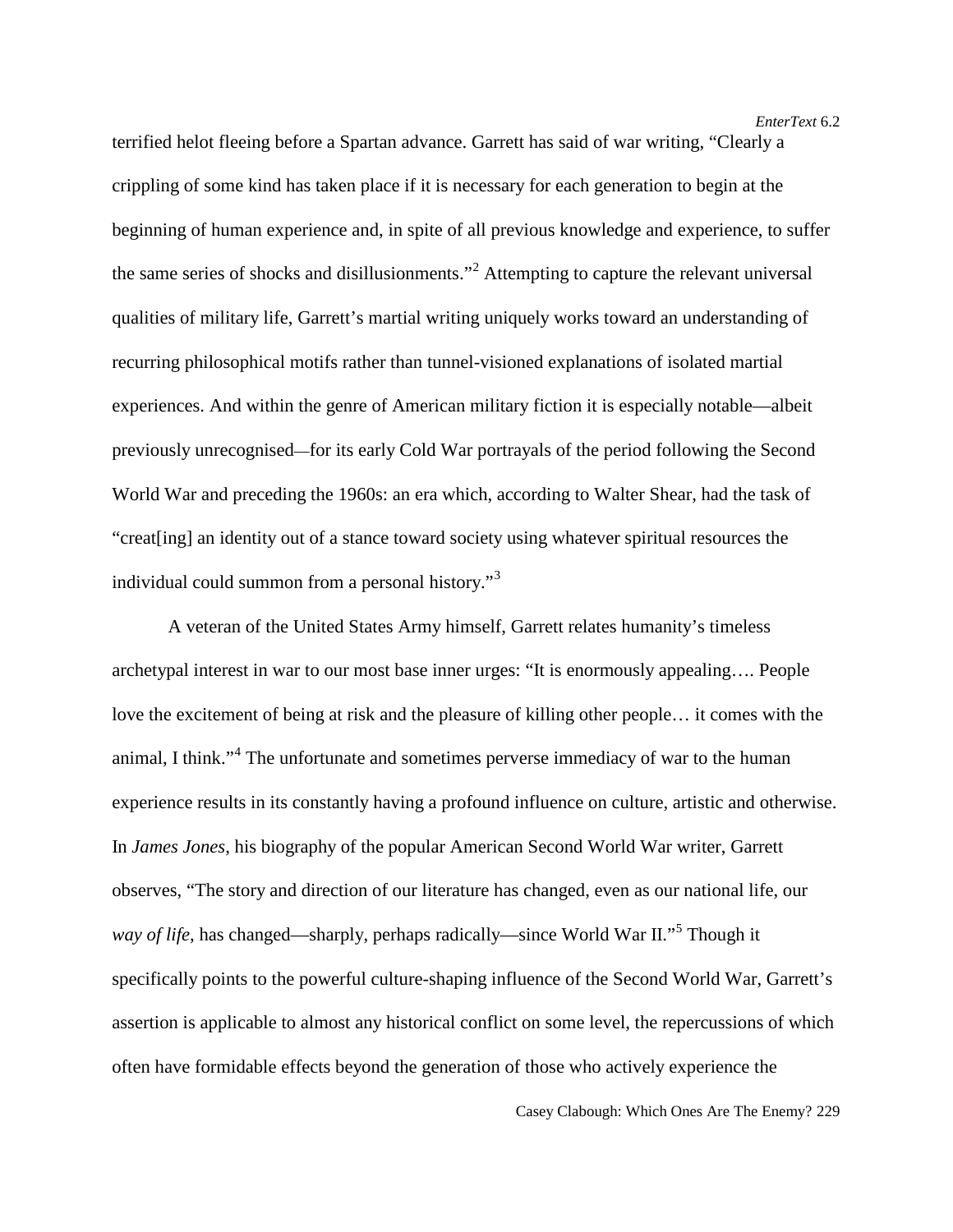altercation. Meditating on the haunting quality of World War I, Paul Fussell memorably observed the "obsession with the images and myths of the Great War among novelists and poets too young to have experienced it directly. They have worked it up by purely literary means, means which necessarily transform the war into a 'subject' and simplify its motifs into myths and figures expressive of the modern existential predicament."<sup>[6](#page-25-4)</sup> Whether wanting for their lack of genuine experience or valuable for their more distant perspectives (or perhaps a little of both), military accounts related by authors removed from the event by a generation or more nonetheless underscore the far-reaching and evolving repercussions (as much imaginary as real) of conflicts across time.

Speaking to the interrelatedness of different wars and their various representations, Garrett once described in a lecture at the University of Virginia the general tension between artist participants in separate conflicts, and how that adversity often gives rise to and is accompanied by changes in aesthetic form.[7](#page-25-5) Having been on active duty during the Korean War, Garrett comments on this relationship with some authority and seems to have experienced it himself in terms of his artistic American relationship both to the Second World War and the Vietnam War. Writing in the 1990s about accounts of the Vietnam conflict, Garrett remarked, "[I] had logged too many hours of hearing and swapping tedious stories ('war stories,' we always ironically called them) with other G.I.s not to be profoundly skeptical of a whole lot of what I heard from the next generation of soldier boys."[8](#page-25-6) Though its specific historical variables differed from Korea, Vietnam held little fundamental difference for Garrett as an overall military phenomenon. In fact, in a 1965 notebook Garrett toyed with the idea of writing a "G.I. story" set in the context of the Vietnam war, in which the protagonist would "sense [the] decay and degeneration of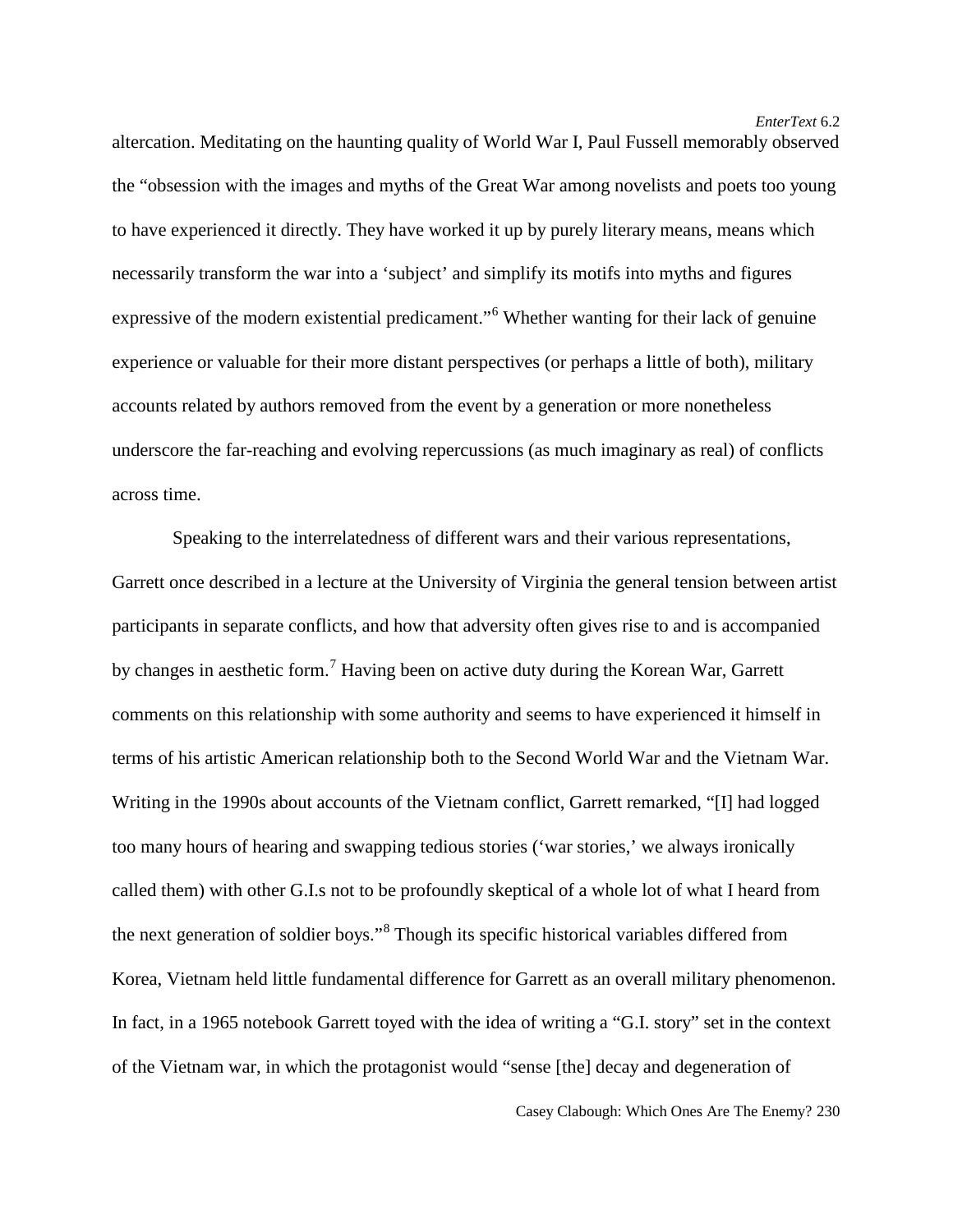culture and [the] American Dream," a theme he had earlier identified with post-Second World War American culture.<sup>[9](#page-25-7)</sup> In abstracting universal cultural and military motifs to the milieus of different historical conflicts, Garrett's approach resembles the technique of American military writers like William Hoffman, who in narratives such as the short story "Night Sport" and the novel *Tidewater Blood* removes his own military experiences from 1940s Europe to Vietnam settings, for the sake of cultural relevance. As Hoffman has explained,

> I really feel that war is a timeless universal. The only thing that changes are the cultural conditions and outer accoutrements: tactics, technology, uniforms, and so on. But the central truth of it is the same in all wars. The reason I use Vietnam now is the immediacy it has for readers, but the essence of war doesn't change. $10$

Seeking to articulate the eternal aspects of war and the military, writers such as Garrett and Hoffman have no problem with transfusing their own genuine experiences and ideas into the given conflict of the day, hoping that its contemporary pertinence will help compel readers to delve toward the deeper truths that lie beneath it.

Even when an author sets his story in the context of the most recent newsworthy war, he still faces the formidable challenge of convincingly expressing perhaps the most horrifying phenomenon a human being can encounter. As Garrett explained in an interview, "You can't duplicate the combat experience of war. The movies can't do it. They can be noisy and scary, but that's about it."<sup>[11](#page-25-9)</sup> Part of the problem with portraying war and even peacetime military life is the fact that normal human and societal criteria rarely function. With this dynamic in mind, writer Robert Bausch has characterised Garrett's military fiction as a "world of lunatic order."<sup>[12](#page-25-10)</sup> Though a regimented authoritarian structure exists, it is one that often appears, especially to the civilian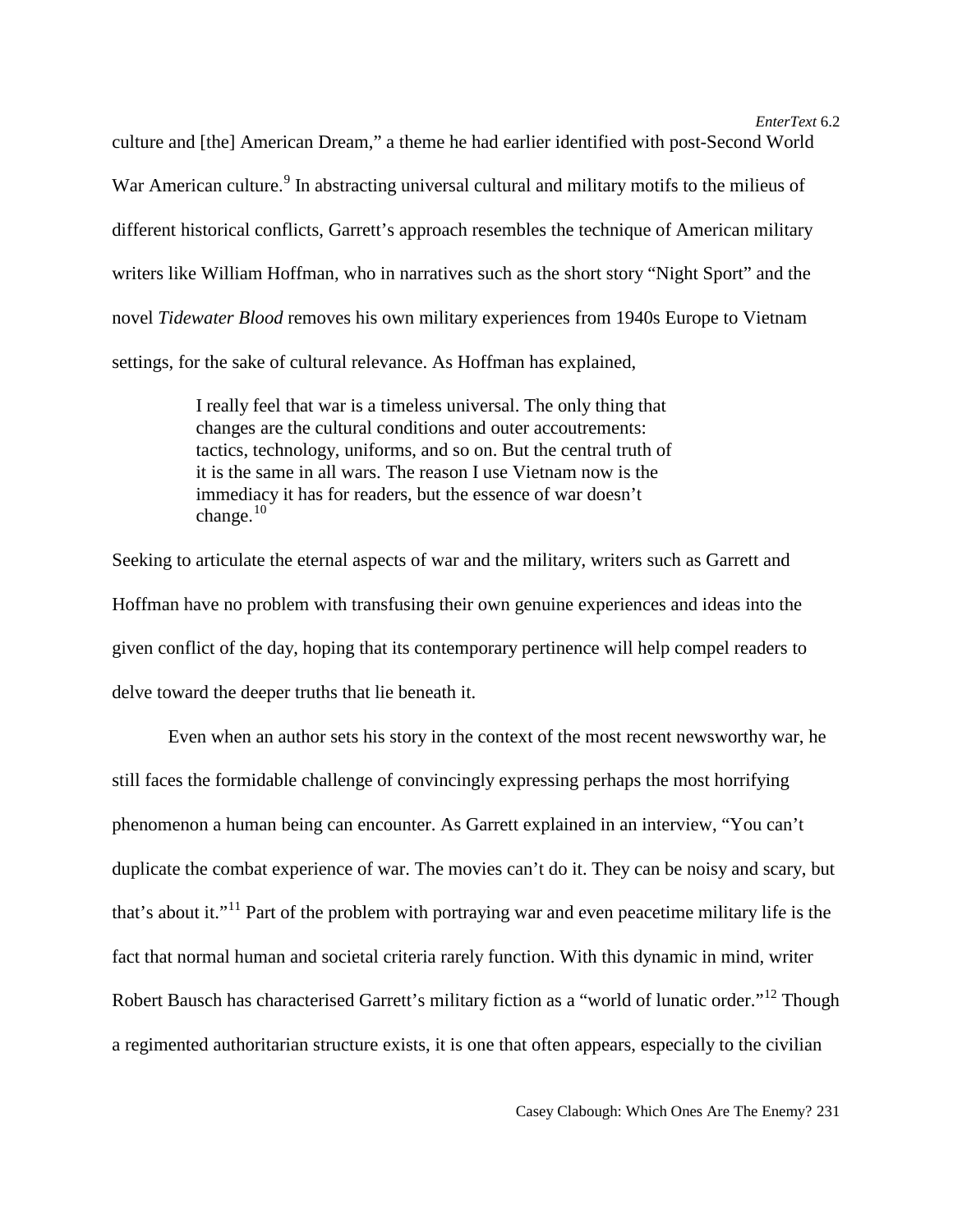reader, devoid of logic and meaning—a kind of method of madness: the now-proverbial "catch-22." Whereas the soldier may have his doubts about the structure as well, it is an unavoidable edifice that almost inevitably takes over his own habits and thought processes. Writing about his military service in his notebooks, Garrett explains that it was due to "a combination of G.I. haircuts, the rubbing tightness of a steel helmet, nerves and fear, bad food, dirt and so forth.... I lost my strength... and with it my interest in the church. Any church."<sup>[13](#page-25-11)</sup> Influenced by the persistently numbing and banal lifestyle of army existence, Garrett abdicated any concern for conventional structures of religion, their organisation and customs seemingly irreconcilable with the system and rituals of army life.

The breaking down of civilian edifices of order and belief, while sometimes leaving the soldier in an interpretive limbo, occasionally affords him a new freedom of realistic association, sharpened by the nearness of danger and death, that enables him to imagine in great detail the lives of other military participants—comrade and enemy, enlisted man and officer, victimised civilian, and so on. Referencing this idea of fluid identity in Garrett's work, writer David Madden has remarked, "[T]he army stories are so memorable for me because the author could be, in the army, one of at least two; when he could not, he empathized himself into being a participant in the crowd."<sup>[14](#page-25-12)</sup> Whereas many of the most celebrated novels of the American military—*From Here to Eternity* and *Catch-22*, to name but two—interpret experience predominantly from the perspective of the enlisted man, often at the expense of demonising officers, Garrett's narratives generally are more ambivalent, presenting various tiers of the military equation with objective understanding. As Fred Chappell has noted, Garrett "is one of the few writers of military fiction who sympathizes with the officer as well as the enlisted man,"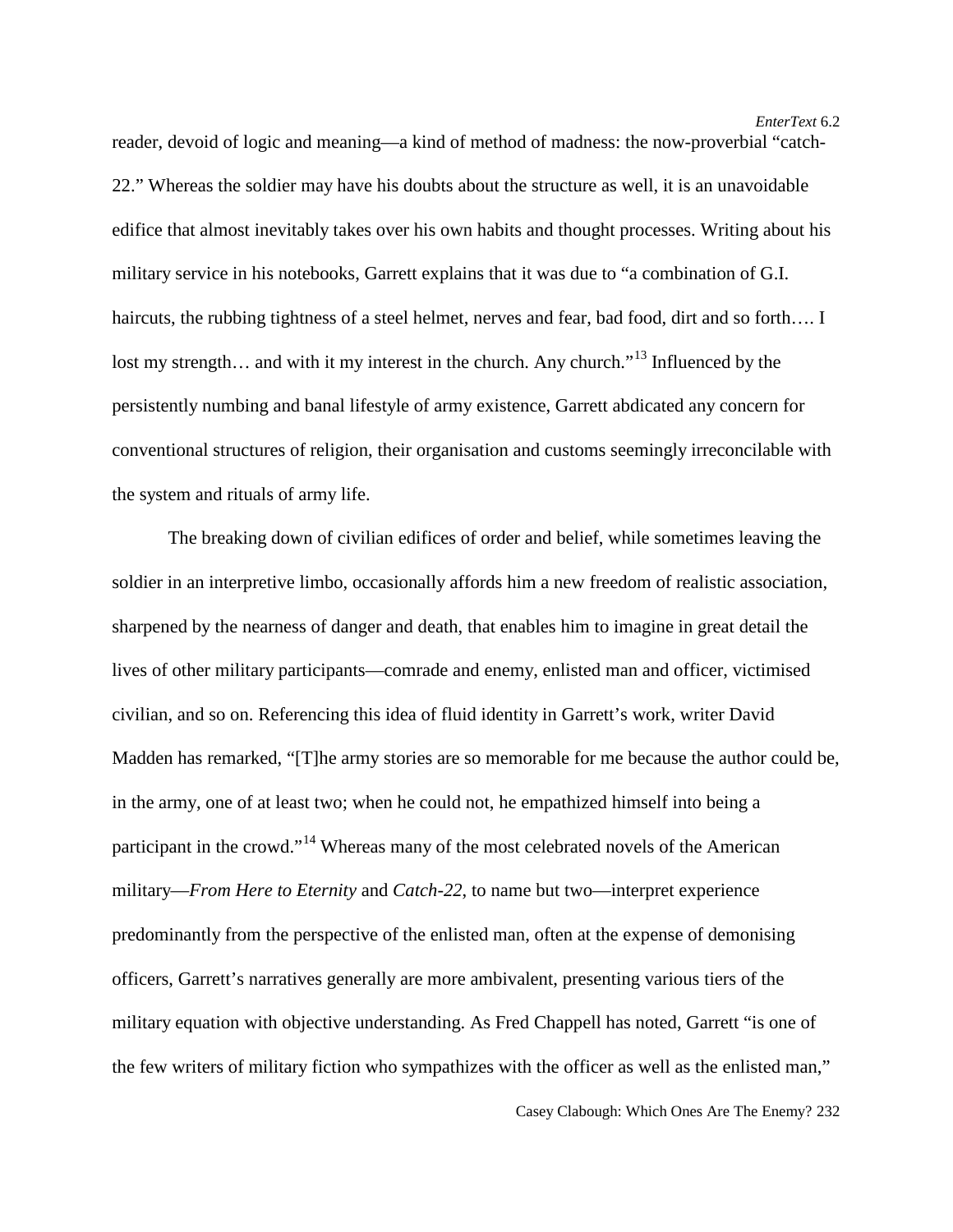a quality he shares with James Gould Cozzens, who in the Pulitzer-Prize-winning novel *Guard of Honor* produced arguably the most convincing fictional depiction of officer interaction and military bureaucracy in the history of American literature.[15](#page-25-13) Referencing *Guard of Honor*  himself, Garrett has suggested his preference for what he calls "indirect" military narratives, those that attempt to get at the essence of military life through nuanced considerations of some of its more overlooked, unpopular, and trivialised aspects. He maintains:

> I don't know what constitutes good military fiction. I do believe that some of the finest pieces have been very indirect. One of the great novels of World War II is *Guard of Honor* and there's no combat in it. It's all about the military hierarchy. One of the best World War II films which covers the immediate post-war period is *Tunes of Glory* with Alec Guinness. It's about a regiment in Scotland and the transition from war to peace. The men are being sent home and the regiment is falling apart. At one time I wanted to do a little piece on two stories, J.D. Salinger's "For Esmé—With Love and Squalor" and one by Peter Taylor ["Rain in the Heart"].<sup>[16](#page-25-14)</sup>

Salinger's memorable story follows a veteran in post-Second World War New York City and Taylor's a group of pre-Second World War trainees in the American South. Although Salinger and Taylor both saw substantial combat during their military stints, they eschew battlefield narratives in their work for the more subtle shades of pre- and post-war dynamics of identity. Combat surrenders the stage to the complexities of people living their lives shortly before and after it, with favourable and valuable results.

Much of Garrett's military fiction, like the stories of Salinger and Taylor, focuses on the dynamics of non-combat or peacetime military existence, suggesting some of the more universal aspects of soldiering in a very indirect manner. In one of his earliest published stories, "In Other Countries" (1956), Garrett portrays the relationship of two enlisted men from opposite ends of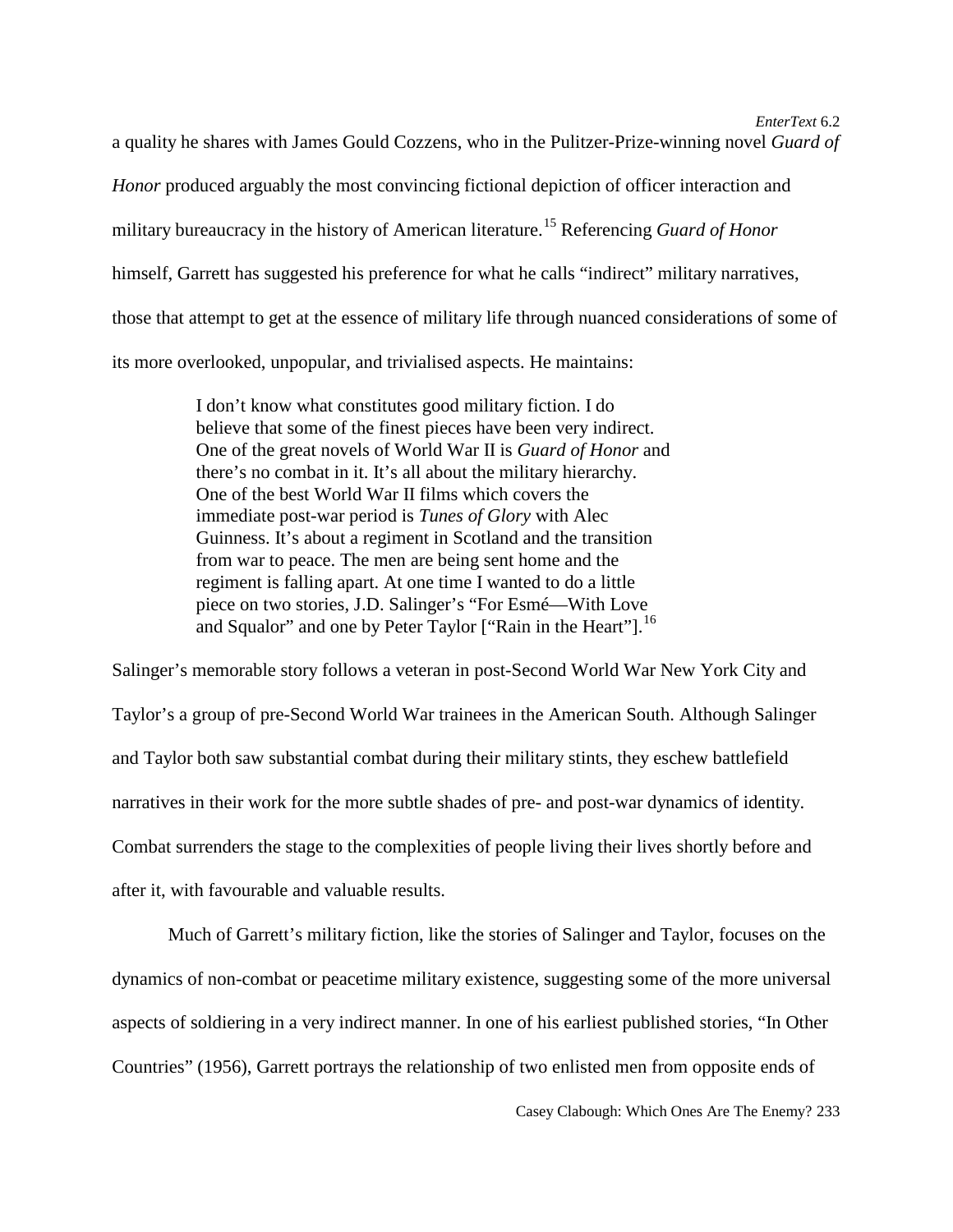the civilian social ladder: a college-educated man from New York and a barely literate Tennessean. Their relationship is best characterised by a remark Garrett makes in his notebooks: "They are the kind of curious friends the system of the Army creates, men who might never have met otherwise, men whose lives and backgrounds are utterly different."<sup>[17](#page-25-15)</sup> At the centre of the story is a meditation on the ways in which civilian structures break down in the face of shared military rank and a jointly traumatic field experience. After the two men are nearly run over in the night by a wayward tank, the narrator recounts:

> This was the accident, the sudden equalizing force of fear and the feeling that death had been near to both of us, that made Harry and me buddies. It just happened. We didn't have to think about it or even be self-conscious about it; we were just friends from that instant. There was nothing to talk about anyway. Both of us had participated equally in an awful, incommunicable experience. Both of us, in a sense, felt that we owed our lives to the other."[18](#page-25-16)

Having mutually experienced a traumatic life-threatening event, the two men suddenly are transformed into brothers—beyond all considerations of civilian background, class, and education—in a way that is both powerful and "incommunicable."

Reflecting the influential though often overlooked dynamic of military bureaucracy, the protagonists of "In Other Countries" are thrown together simply because the first letters of their last names are the same. Correspondingly, in an untitled, unpublished, story Garrett employs a character named David Barnstone who experiences a number of unusual experiences in the army simply because his last name places him at or near the head of most lines. In "The Other Side of the Coin" (1957) Garrett abstracts this concept of regulation-based chance to a more tragic arena, highlighting the ridiculousness of military procedure in the midst of death through the doomed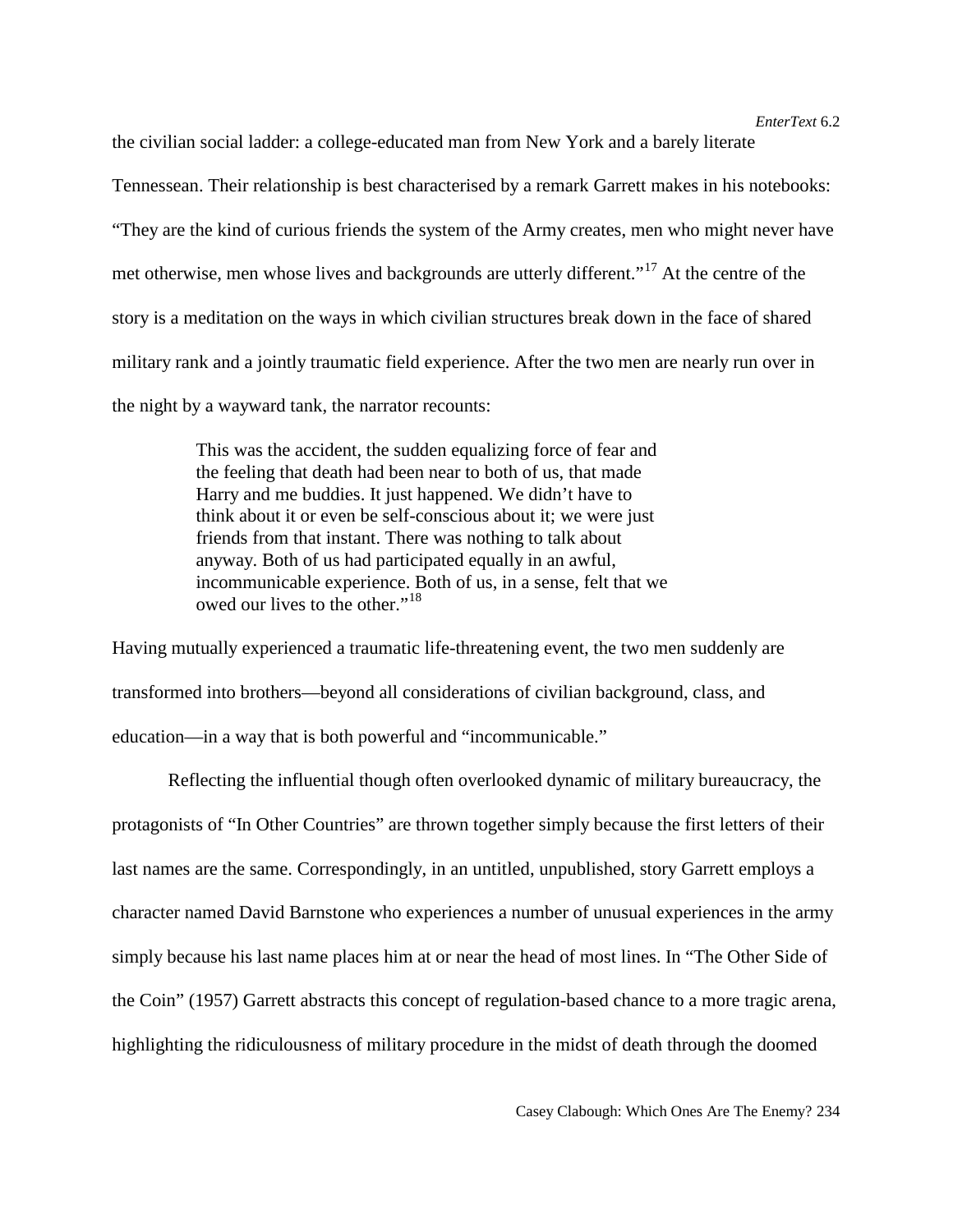figure of Lieutenant Austin, a young flier whose self-destructive irrationality reflects the general chaos of the Second World War. A formidable pilot whose on-the-ground antics exasperate his superiors, Austin eventually earns the grudging respect of the narrator, Captain Pierce:

> In a way I began to like him, to sympathize with him because it seemed to me that we were all living strangely in what was not much more then a series of disconnected adventures. On the other hand, to be truthful, I envied him too, because I thought he had possession of something which the rest of us had lost somewhere. I'm not sure what it was, unless (to make a guess) it was a kind of innate ability to see himself and the wide world without taking either very seriously.<sup>[19](#page-25-17)</sup>

Possessing a youthful, boyish appearance, Austin functions as a kind of cherubic trickster figure, underscoring the absurd meaninglessness of off-duty military regulations to individuals who regularly risk death. His propensity for getting drunk, wrecking trucks, and punching out officers appears minor when he eventually meets his end in the air, and much of his erratic earthbound behaviour seems to manifest itself as a kind of coping mechanism for the constant danger he faces while flying. As Pierce informs the teetotal colonel, "Maybe the boy's crazy. I don't know. I'm almost forty now, and I've forgotten what the world looked like at twenty. I do know it would have seemed like a damned crazy world if I had to do the things these kids are doing."<sup>[20](#page-25-18)</sup> Thrown into a milieu in which people ceaselessly are trying to kill him, young Austin often has trouble abstracting his stressful and unpredictable duty in the clouds from the mundane, ruleladen life on the ground, which appears both silly and absurd in the context of the dangers he constantly faces while flying.

One of Garrett's favourite war novels, Stephen Becker's *When the War is Over*, is a largely factual narrative of the American Civil War based on the execution of a twelve-year-old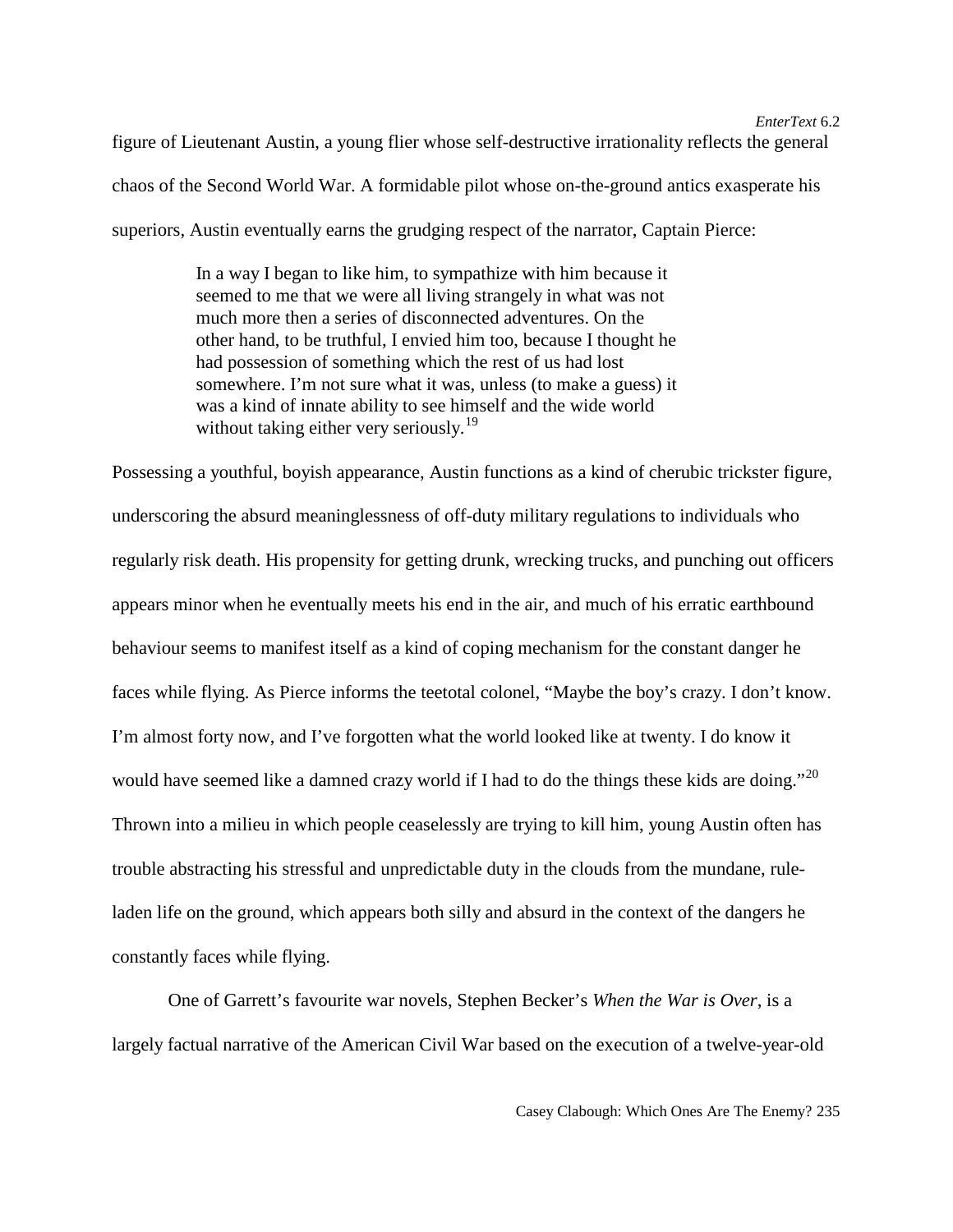boy arrested for being a Confederate guerrilla. Not considered a threat by any of his captors, the boy is nonetheless executed out of malice in the wake of Lincoln's assassination, well after the war has concluded. The seemingly heartless and even meaningless role of military bureaucracy and unequivocal regulations in the midst of human courage and loss that appear in narratives like "The Other Side of the Coin" and *When the War is Over* support Jeffrey Walsh's observation, that "[s]ince war is demonstrably the most pointless and destructive of all human activities it frequently inculcates in the front-line writer a feeling of existential loss and disorientation, a dawning awareness that the exemplary sacrifice of troops is meaningless and utterly futile."<sup>[21](#page-25-19)</sup> Overwhelmed by the terrible relationship between strategic decisions and real human expenditure, military writers who are also veterans approach and represent concepts like courage with attitudes that range from reserved caution to outright cynicism.

Not one to ignore the horrors and ambiguities of military service, Garrett investigates a number of problematic scenarios in his fiction. In "The Blood of Strangers" (1957), for instance, an American veteran of the Second World War, named Peter, returns to post-war Austria on vacation with his shallow wife, Louise, whom the narrator describes as "pretty, petulant."<sup>[22](#page-25-20)</sup> Forsaking their established tourist itinerary, Peter insists that they drive out into the Austrian countryside. Although he does not inform Louise of his intentions, Peter is searching for the spot where he had raped a local girl during the war. In contrast to this buried horrific act, Louise remarks that in his army photograph Peter had looked "so young and sweet and funny," producing a confused ambience of chronology and ambiguity in the story.[23](#page-25-21) Louise's naïve and spoiled American demeanour balances that of the victimised, war-suffering Austrian girl just as the lucrative post-war American boom that allows Peter and Louise to take grand international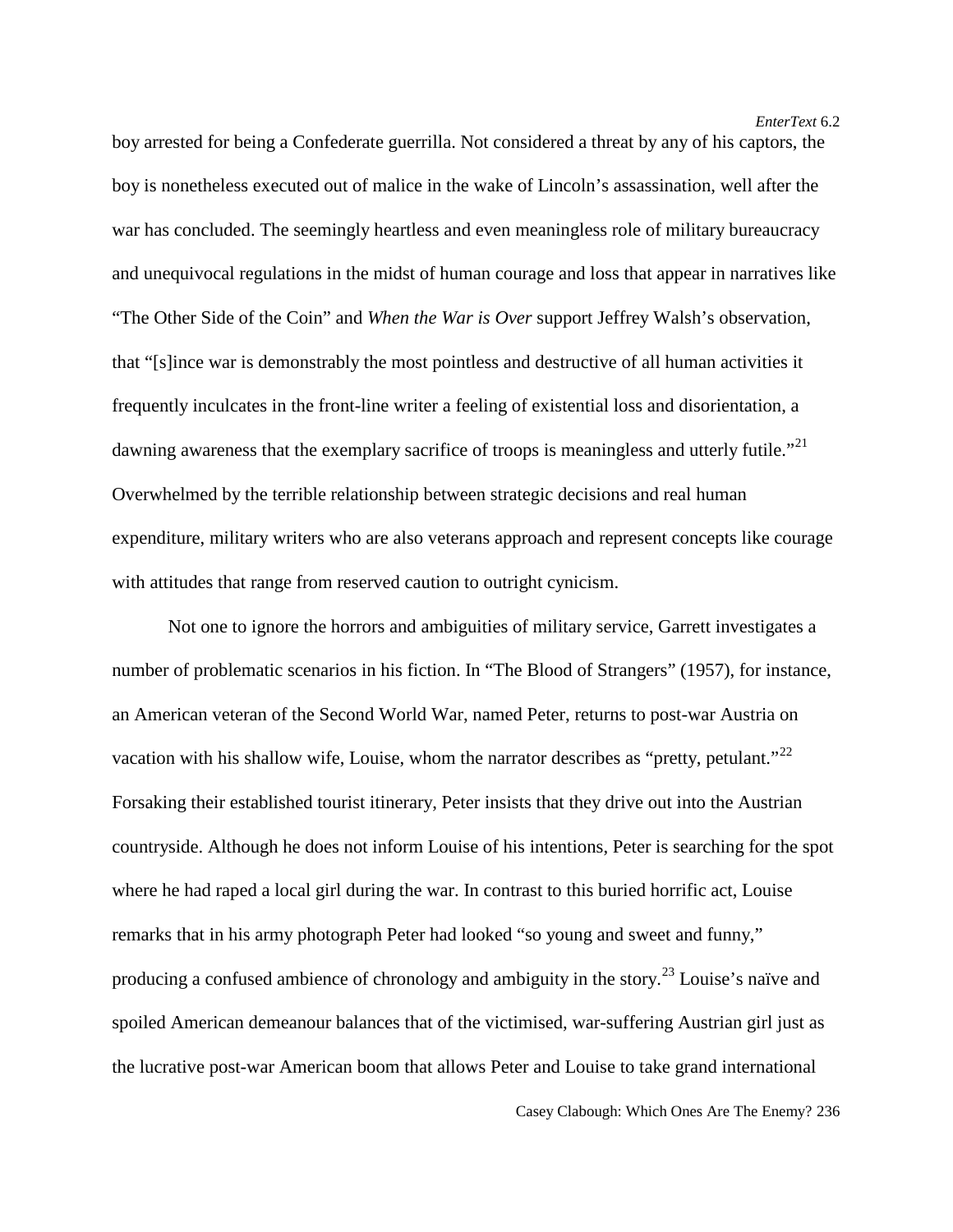vacations counters the surreal hardness and brutality of the country at war. From his prosperous rational perch looking back, Peter recalls, "place and time were vague, distorted… nothing made much sense."<sup>[24](#page-25-22)</sup> Unable to reconstruct his wartime identity or even the time and place of his crime, Peter remains frustrated at his inability to reconcile his private horrific past with his identity in the present.

Similar incidents that focus on the implications of overseas military men abusing women appear in a number of Garrett's other stories. In "Don't Take No For An Answer" (1956) a surly G.I. named Stitch relates his elaborate hustle of a plain-looking, vacationing American woman while on leave in Paris. Although Stitch conveys his seduction in heartless, misogynistic terms, he remains curiously attractive as an adept breed of story-telling anti-hero. In his notes for the dramatic version of the story, Garrett remarked that Stitch is "complex. He is a loner and the others don't *like* him really, but he has a kind of hold over them and people. Partly it is his ability to act and tell a story. Partly, it is his ambiguity."[25](#page-25-23) Despite the fact that he seems to have performed a questionable act, misleading and then dumping the naïve American woman, Stitch remains compelling to his male military audience, mostly because he "could always tell a good story."<sup>[26](#page-25-24)</sup> Any moral considerations are ignored in the face of the men's desire to hear an interesting tale related in fine detail, which breaks the overpowering monotony of their lives in the barracks. As Stitch maintains, "I felt kind of bad, not real bad," his feelings about the event being subordinated both to the apparent success of his literal actions and his skilful recounting of them. $27$ 

Writing about the post-Second World War American military in the 1990s, Garrett noted the fundamental shift in the role of the American soldier: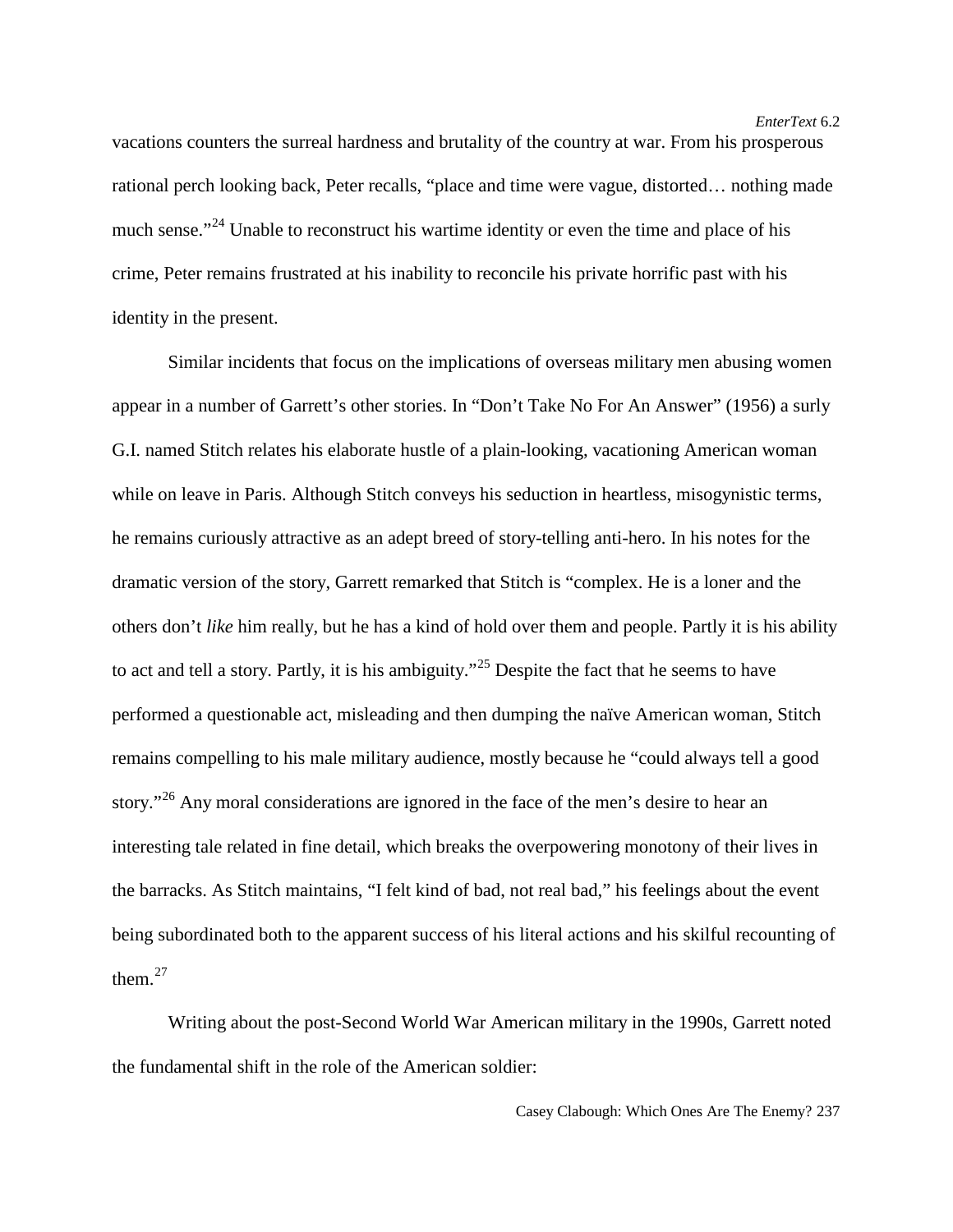The new thing (already old now in my lifetime) was the sending forth of American citizen soldiers all over the world where, quite aside from their duties, just by being there they came to know foreign people and languages and cultures, in bits and pieces, true, but more closely than even they could have imagined. We had been strictly local and were now bound to be global. $^{28}$  $^{28}$  $^{28}$ 

Thrown into other cultures where their presence was met with a whole range of positive and negative reactions, post-Second World War American soldiers frequently found themselves participating in intimate cultural narratives well beyond the scopes of their jobs and country. For example, in the vignette "The Art of Courtly Love"—from the short story "What's the Purpose of the Bayonet?" (1957)—the narrator, an American soldier, takes up with a Czechoslovakian war refugee named Inge. Although he knows she does not love or even like him very much, the narrator regularly bombards her with material goods she cannot afford herself, to the point that she comes to rely on his support and allows him to live with her. Stubbornly refusing to recognise his own complicity, the narrator becomes enraged when he discovers that she is in love with a local German man, destroying everything in her apartment and threatening to report her to the police as a prostitute. Exploiting his colonising presence in a foreign culture, the narrator preys on the poverty of Inge's local community while selfishly refusing to acknowledge her natural preference for a member of her own culture.

Not all of Garrett's culture-bearing stories centre around the invasive role of the American military in a foreign country, many of them choosing instead simply to reflect the strange inner workings of a foreign local community or life on an overseas military base. For example, the vignette "Torment," the final military anecdote from "What's the Purpose of the Bayonet?" recounts the severe beating of local prostitutes by Austrian police. Unable to stop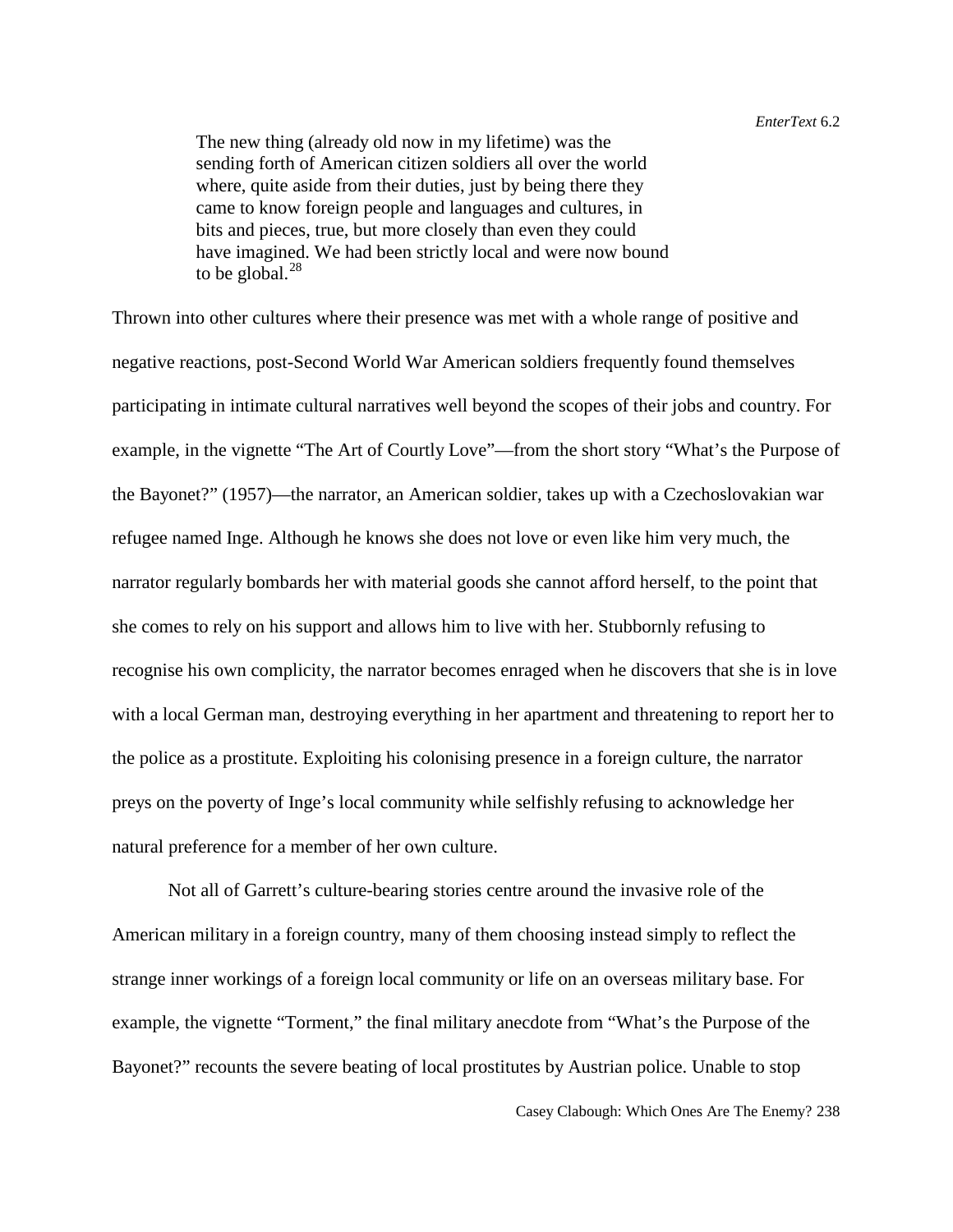prostitution, especially with the nearby presence of the American military inevitably fuelling the business, the police periodically gather together as many hookers as possible and flog them severely, brutally mauling them without any real hope that the punishment will make them change their profession. Witnessing this hellish, chaotic spectacle, the story's narrator, an American serviceman, remarks,

> In back rooms, in hidden corners, behind blank smiles, all over the world people are suffering and making other people suffer. The things God has to see because He cannot shut his eyes! It's almost too much to think about. It's enough to turn your stomach against the whole inhuman race. $^{29}$  $^{29}$  $^{29}$

Unable to interpret what he sees in terms of Austrian society or his military background, the narrator abstracts the event to the meaningless cruelty of all humanity, a dynamic that freely and consistently crosses all cultural barriers.

The prevalence with which military culture ushers in, either directly or indirectly, casual, absurd brutality reveals itself through a number of unlikely avenues and figures. For example, in "Crowfoot," an anecdote collected in *The Old Army Game* (1994) but written much earlier, a group of enlisted men shoot up a portion of their base after having their passes pulled at the last minute. Long after the rest of the men have given themselves up to base authorities, a Native American named Crowfoot continues to hold out by himself, periodically spraying the ground with his BAR (Browning Automatic Rifle) when anyone attempts to advance on his position. After his sergeant, who is also the story's narrator, succeeds in persuading him to surrender, Crowfoot stands up and, despite all promises to the contrary, is promptly shot. The narrative action of Crowfoot's purposeless death, coming on the tail of an equally irrational action by his peers, is mirrored amid a Korean War setting in "Heroes." More ridiculous than Crowfoot both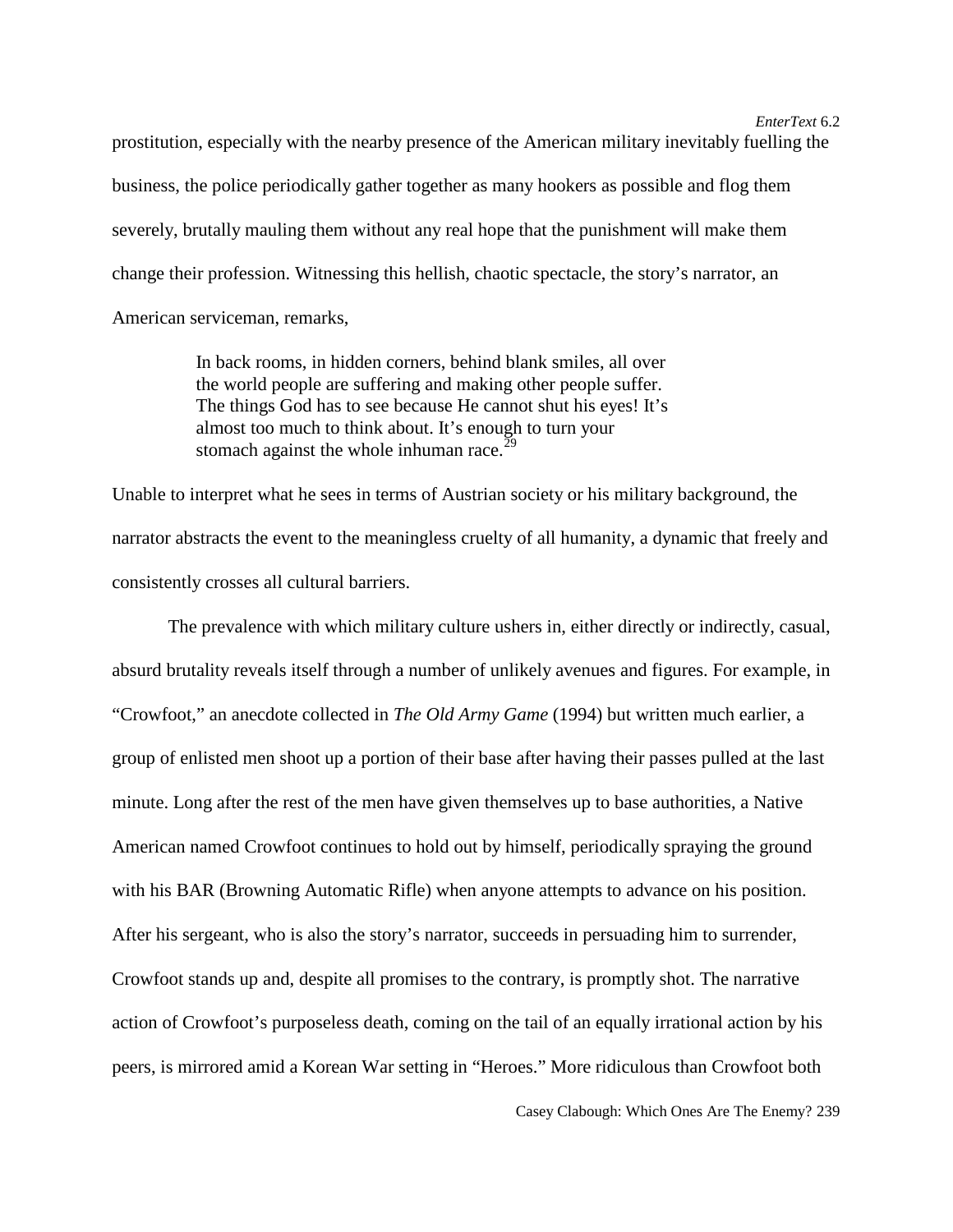in his appearance and actions, the story's protagonist, Floogie, is described as "goofy looking. Clumsy as a bear cub. Couldn't do much of anything right."[30](#page-25-28) The scourge and brunt of his outfit, Floogie constantly separates himself from his brother soldiers in an effort to avoid the constant hassles of ridicule and bad camp assignments. Sleeping apart from the other men in his outfit, Floogie is accidentally left behind when his unit withdraws from a position during the night, and awakes to find a strong contingent of Chinese advancing on him. Thinking his comrades are still around him, Floogie puts up a valiant fatal fight which the rest of his unit can hear more than a mile away. Listening to Floogie's firing, the narrator imagines Floogie "crawling around the position in the dark. Feeling for his buddies and not finding anybody."[31](#page-25-29) Killed while singlehandedly defending his position, Floogie becomes an unlikely hero. A modern knight in fool's clothing, he proves his mettle when death is imminent.

In the vignette "How the Last War Ended," a section from the story "Comic Strip" (1957), two opposing captains discuss "the utter absurdity of defeat" and "the marvelous shrug of the surviving."[32](#page-25-30) Against the accidental and incidental losses of people like Crowfoot and Floogie, military personnel who have endured such expenditures repeatedly find themselves meditating on these largely archetypal topics. Winning and losing, death and survival, are met with ambivalence and a weary "shrug," the process of achieving whatever end fate has dealt them having worn the participants to a perspective of uneasy doubt or, worse, apathy. Revealing the significance of the title "Comic Strip," writer Madison Smartt Bell explains, "Garrett evolved what he calls the 'comic strip' principle of narrative design as a way of arranging material that lacks conventional linear continuity… the relationships between panels can just as well be imagistic or thematic."<sup>[33](#page-25-31)</sup> With their temporal and thematic ambiguity, war and military narratives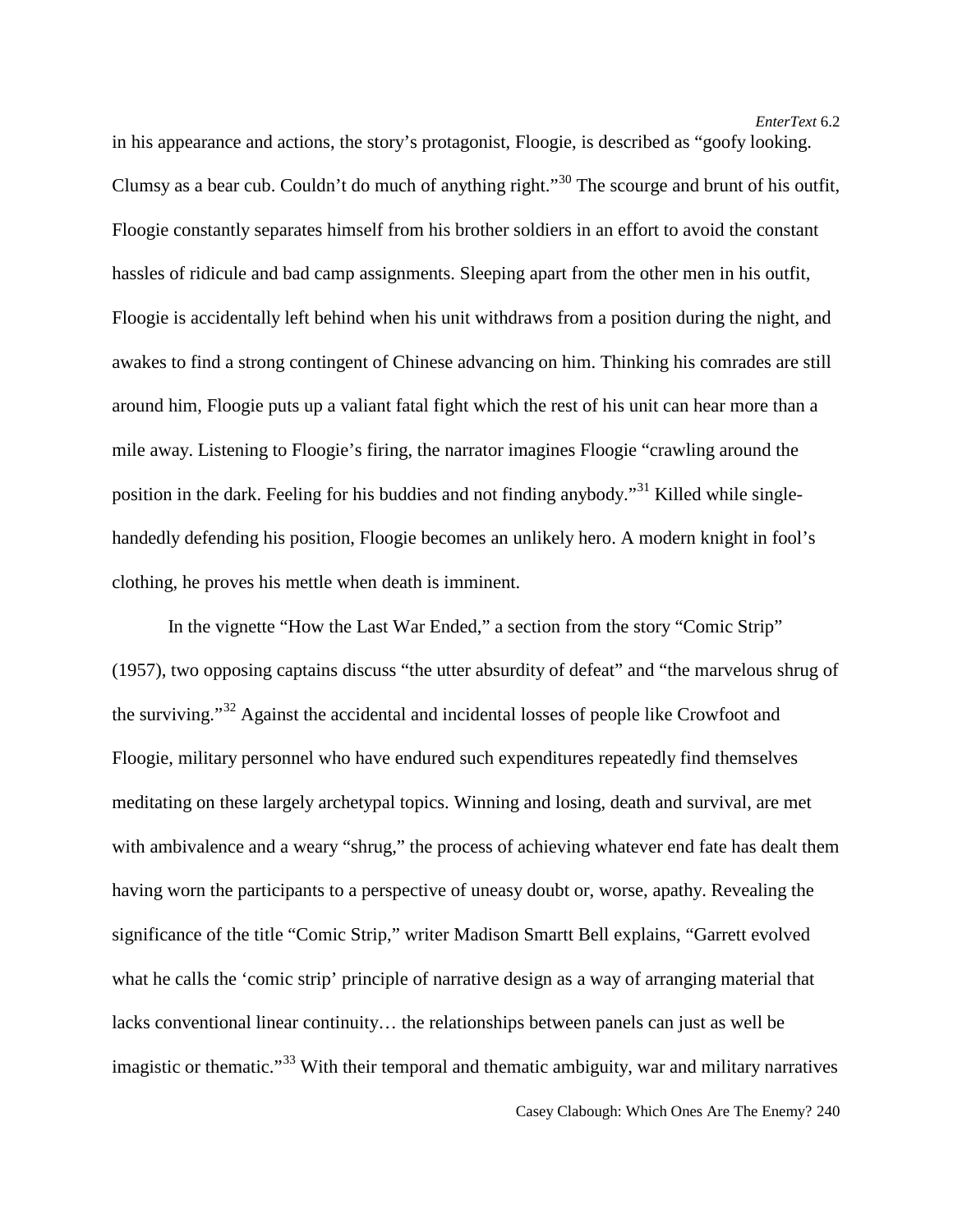are ideal and frequent candidates for the comic strip technique, forsaking thematic closure and narrative resolution for brief and sometimes fragmented snapshots of archetypal military dynamics—an approach that seeks to capture the chaotic displacement and personal fragmentation often associated with war and the martial life.<sup>[34](#page-25-32)</sup>

Whereas Garrett locates his military fiction in different times and contexts, many of his comic strips and more traditional military narratives take place against a specific backdrop: the camp of the Nth Field Artillery. A fictionalised projection of his own American artillery regiment in post-Second World War Eastern Europe, the Nth appears among Garrett's earliest military writings—unpublished stories such as "One More Tattoo"—in which he experimented with and practised a number of different styles and voices as a means of successfully relating the military experience. In "Hooray for the Old Nth Field," a comic strip section from "What's the Purpose of the Bayonet" (1957), the narrator says of the outfit, "It's amazing how all the misfits, deadbeats, eightballs, VD cases, alcoholics, and walleyed, knockkneed, stockade-bait suddenly turned out to be trained artillerymen."<sup>[35](#page-25-33)</sup> Whereas figures like Crowfoot and Floogie constitute memorable individual anti-heroes, the Nth seems to comprise a kind of collective anti-hero army, the acknowledged garbage-dispenser/hotbed for all the American military's problems. However, with that identity comes a singular resignation and toughness that results in a peculiar *esprit de corps*. While offering up a kind of lengthy mock-prayer, the narrator gets close to the essence of his unit:

> Casey Clabough: Which Ones Are The Enemy? 241 Save me, Lord, from companies and battalions of well-adjusted, dead-serious, clean-cut, boy-scout, post-office-recruiting poster soldiers. Deliver me from mine enemies, West Point officers with spitshined boots and a tentpole jammed up their rectums.... Save me from good people, on a piece of graph paper, percentage-wise. Give me the bottom of the barrel, men who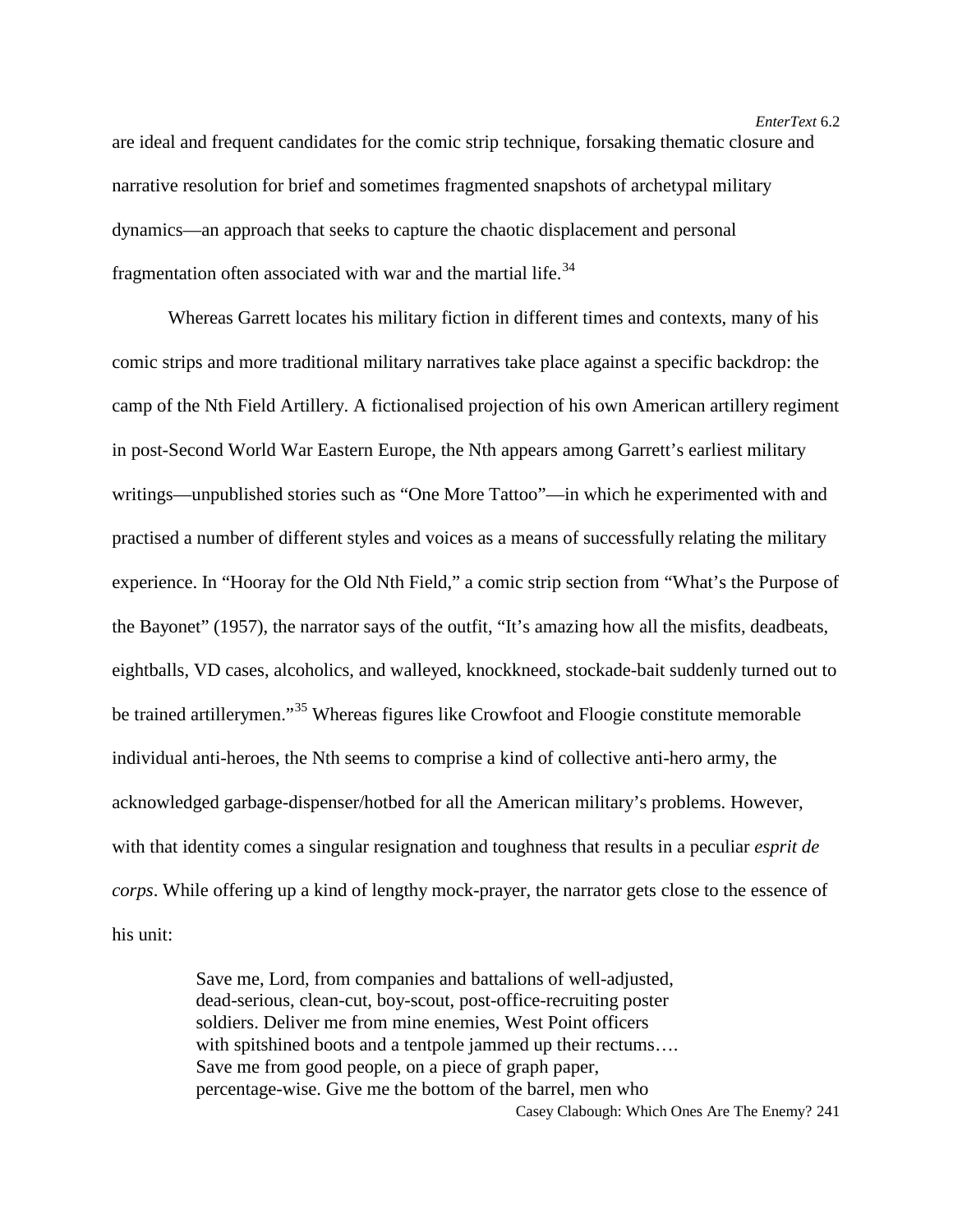still have themselves to laugh at and something real to cry about, who, having nothing to lose and being victims of the absurd dignity of the human condition, can live with bravado at least, and, if they have to die, can die with grace like a wounded animal. $36$ 

Ridiculing the pomp of military class and appearance—neatness, West Point rigidity, paper-laden statistical efficiency—the narrator celebrates his preference for real soldiers with genuine human problems and gifts. Often down-and-out and wanting in both discipline and demeanour, the Nth nevertheless takes pride in its visceral authenticity, stubbornly celebrating its flawed, hardscrabble humanity against the attempted sterile regimentation of military culture.

Appearing under various names and guises in several narratives, the Nth receives its most thorough treatment in Garrett's second novel, *Which Ones Are the Enemy?* (1961), which is narrated by a hard-luck enlisted man named John Riche, a Korea veteran and self-nominated prospect for "the Congressional Medal for Losers" who finds himself stationed in Trieste.<sup>[37](#page-25-35)</sup> A kind of Nth everyman, Riche, according to Garrett, "conceals his virtue behind a screen of vices."<sup>[38](#page-25-36)</sup> Like the Nth itself, Riche buries his legitimate attributes behind his half-assed practices of gambling, whoring, drug-dealing, and generally working the army system, which has led Garrett to characterise him as "a variation of the unreliable narrator. You can't take his opinion as being wholly accurate."<sup>[39](#page-25-37)</sup> Yet, this is an inevitable dilemma all narrators demonstrate to greater or lesser degrees on some level. As Garrett says of James Gould Cozzens' *Guard of Honor*, "The form of narration, with all events filtered through a single center of consciousness, creates its own pattern and its own difficulties."[40](#page-25-38) However, whereas *Guard of Honor* constitutes a high-minded, intricate meditation on the concept of ethical duty, channelled through the impressions of an intelligent army officer who is also a civilian lawyer, *Which Ones Are the*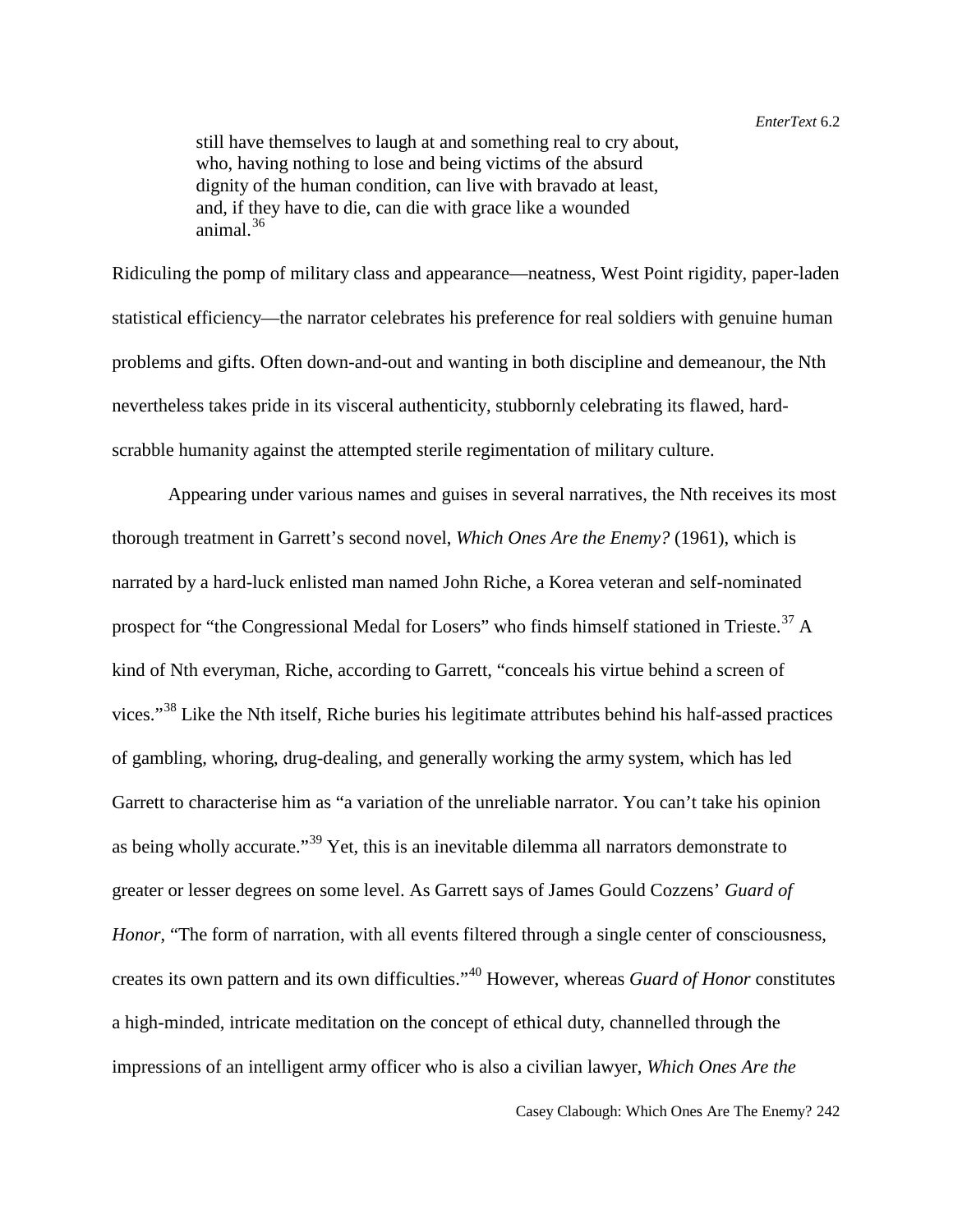*Enemy?* is related through the largely uneducated, enlisted sensibility of Riche. Riche's rough, conversational dialogue also possesses a peculiar air of spontaneity, possibly stemming from the fact that Garrett composed the novel in "about two weeks or so."<sup>[41](#page-25-39)</sup> In fact, when Garrett submitted the manuscript, one editor accused him of having pilfered someone else's work, its tone and appearance appearing so radically different from his previous stories or his highly descriptive, meditative first novel, *The Finished Man*.

The ambling, colloquial narrative style of a delinquent narrator that Garrett chose for the book was not without precedent, suggesting a variation on Mac Hyman's technique in his wonderful picaresque Second World War novel *No Time for Sergeants*, which anticipated such memorable American Second World War satires as William Hoffman's *Yancey's War* and Heller's *Catch-22* in its hilarious indictment of military culture. Yet, the action of *Which Ones Are the Enemy?* is more traditionally dramatic than it is satirical, and Riche's rough comparisons often convey his own situation, and that of the proverbial military outcast, with a clarity that outshines highly refined, descriptive narratives. For example, when Riche explains his fondness for the cuckoo, he remarks,

> They say it's a dirty bird and a thief and all. I couldn't have cared less. What he does with himself is his business. It was his cry or his song or whatever it was that seemed like it was my language. And you never saw one. At least I never did. You could only hear him, here, there, and then gone again like a ghost. $42$

Simplistically rolling up his own difference, independence, and remoteness into the personality of the bird, Riche reveals much about himself, especially in relation to "they," the military and the world at large which view beings like the bird and himself as "a dirty bird and a thief and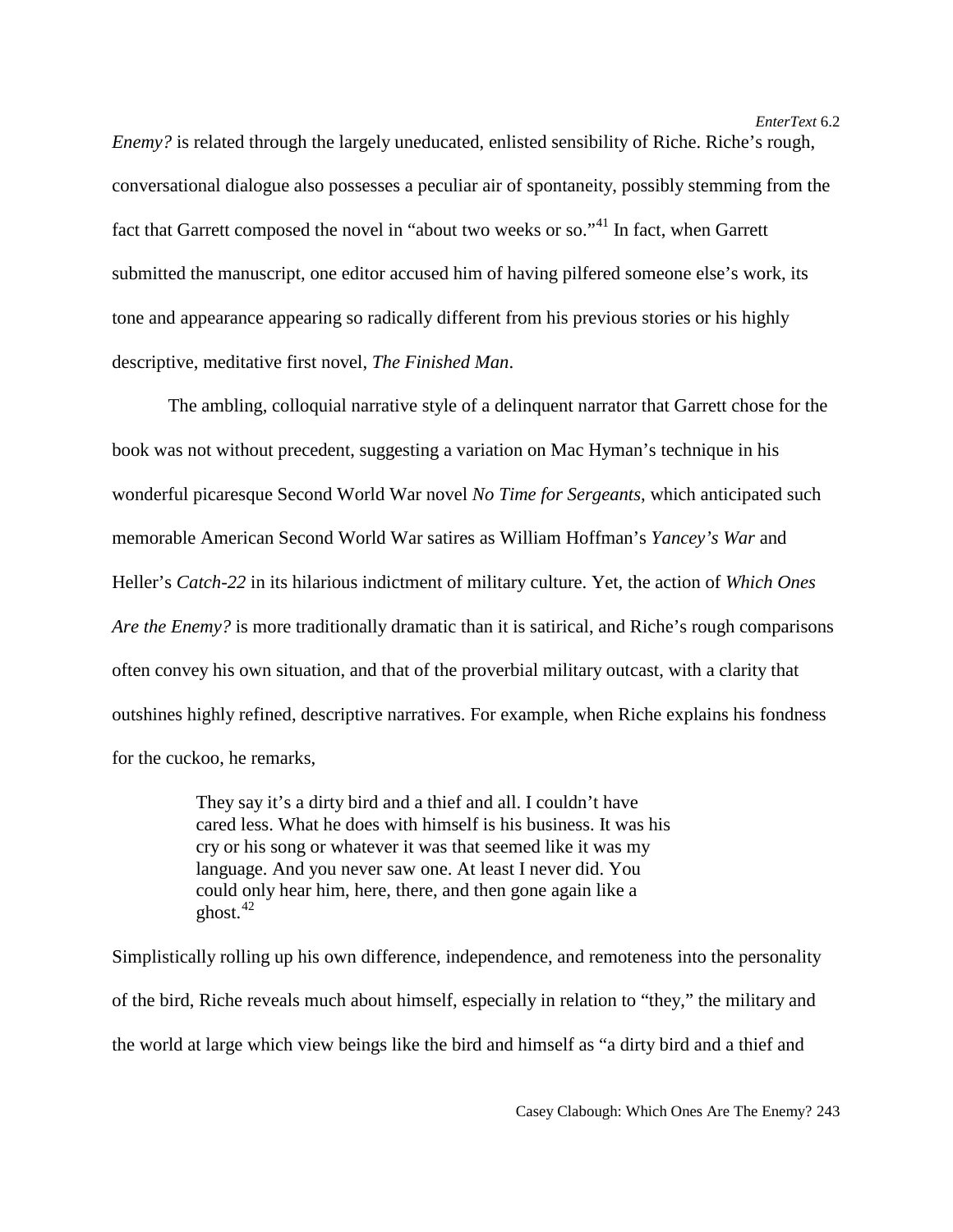all." Although Riche has plenty to worry about and consistently makes his situation even more precarious, he views the adversity of life with a resigned, happy-go-lucky attitude, maintaining, "Whenever I feel like putting the blame on something I can always blame my good luck."<sup>[43](#page-25-41)</sup> In a preface to an early unpublished version of the book Garrett remarked that "soldiers tend to make 'mistakes' that a more rational man in a more casual society would not."<sup>[44](#page-25-42)</sup> Deprived of freedom and many of the other pleasures of civilian life, military personnel often find themselves pressing the boundaries of regulations and good sense in an effort to make their lives more bearable and humane.

Although Riche's personal dilemmas remain front and centre throughout the book, they often serve as springboards for deeper observations concerning military history. When Riche has a conversation with Fishbein about Second World War novels, he not only reveals a deeply concealed penchant for self-education but an engagement with military experience beyond the scope of his own enlistment. Fishbein maintains that between their contemporary comrades and the soldiers in Second World War novels

> there's one big difference. All those characters in the old prewar, peacetime Army were different in one way. None of them had been in a war. Almost all of you guys have been shot at. Some of you, like Ryder and Mooney and Loller, say, have been in *two* wars. That makes a hell of a difference.<sup>[45](#page-25-43)</sup>

Referencing the large-scale deployment of Second World War and Korea veterans in the postwar era, Fishbein contrasts their own more jaded and realistic perspective on combat and service versus the naïve outlook of personnel just before the Second World War. In fact, the novel's title serves as a kind of reference to this shift in the American military. On the verge of an engagement during the Korean War a green officer character named Lieutenant Huff is unable to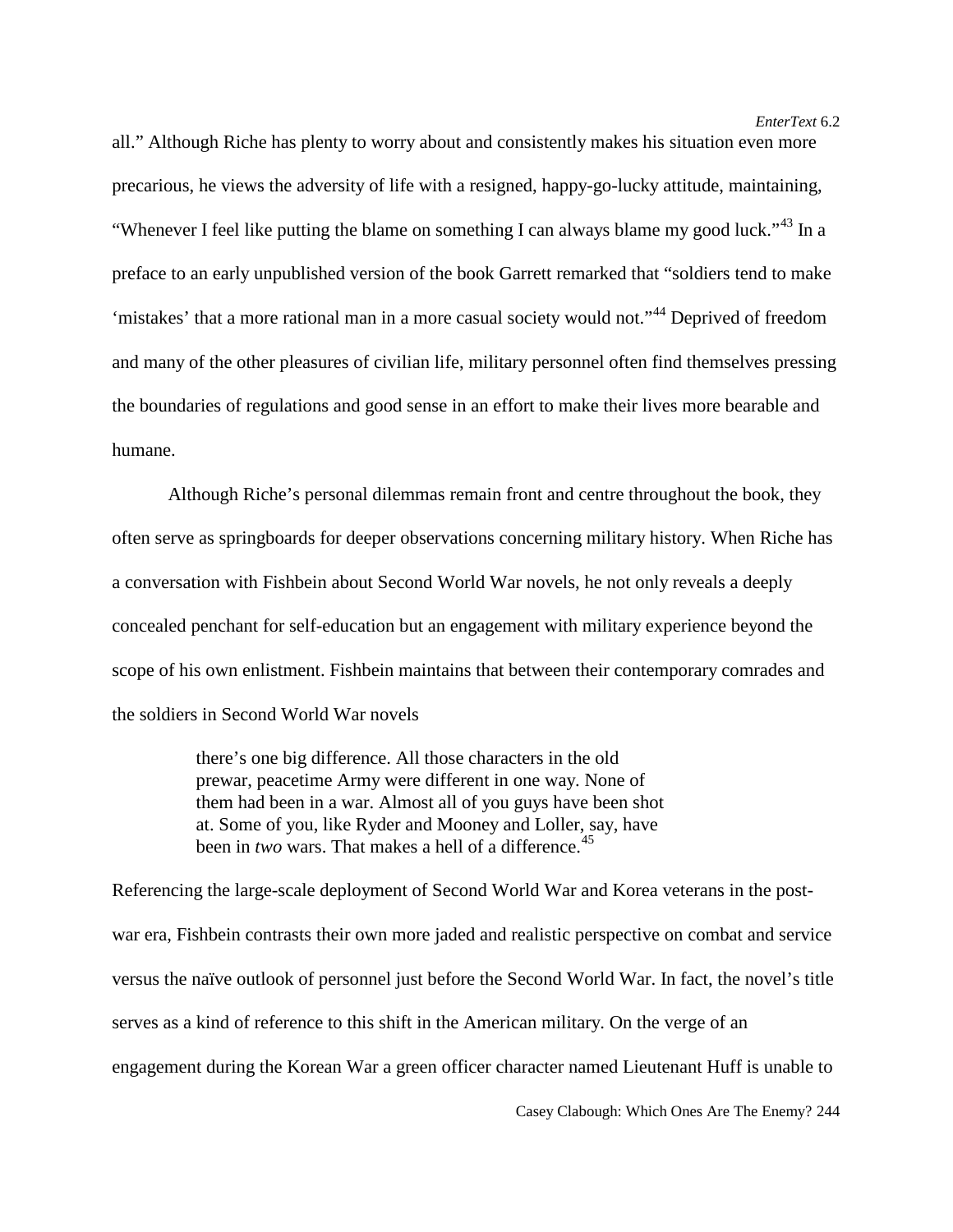tell the difference between northern and southern Korean soldiers, frantically imploring Riche, "which ones are the enemy?"<sup>[46](#page-25-44)</sup> Of, course the implications of his question go well beyond Huff's imminent engagement and the Koreans. As editor and critic George Core has pointed out, "The enemy is everywhere," pervading the opposing combatants, fellow soldiers, chain of command, and even oneself—a metaphor for the ambiguity and senselessness of war. $^{47}$  $^{47}$  $^{47}$  For Garrett's part, he conceptualises the "enemy" as the abstract historical phenomenon of peacetime military: "There is no real enemy. There is only the Cold War. There are the inescapable facts of routine, training, spit and polish and boredom, the hurry up and wait of peacetime army duty."[48](#page-25-3) Perceived as being devoid of any legitimate meaning or identity, the general military becomes the enemy. In fact, Riche experiences an unusual cross-rank affinity with his captain since he thinks of him, like himself, as "another loser in the old army game."<sup>[49](#page-25-45)</sup> Garrett elaborates on "the old army game" in a story of the same name which appeared the same year as *Which Ones Are the Enemy?* Following two recruits who come to outrank their cruel, hard-army drill instructor, the tale mocks military rank and identity while also portraying the powerful hold it establishes on certain individuals. As Sachs tells Sergeant Quince, the army is "just a game, a stupid, brutal, pointless simple-minded game."[50](#page-25-46) Sachs gloats since he believes he has won the game, but Quince, for whom the army provides his only sense of identity, begins to weep since Sachs has taken "everything away" from him through his belittlement of the system of being to which Quince has dedicated his life.

As Sachs's behaviour demonstrates, the occasional cynicism and humour that inform the old army game are often of a perverse variety, and Garrett pursues this theme further in a number of stories that interrogate domestic military cultural issues and the tension between civilian and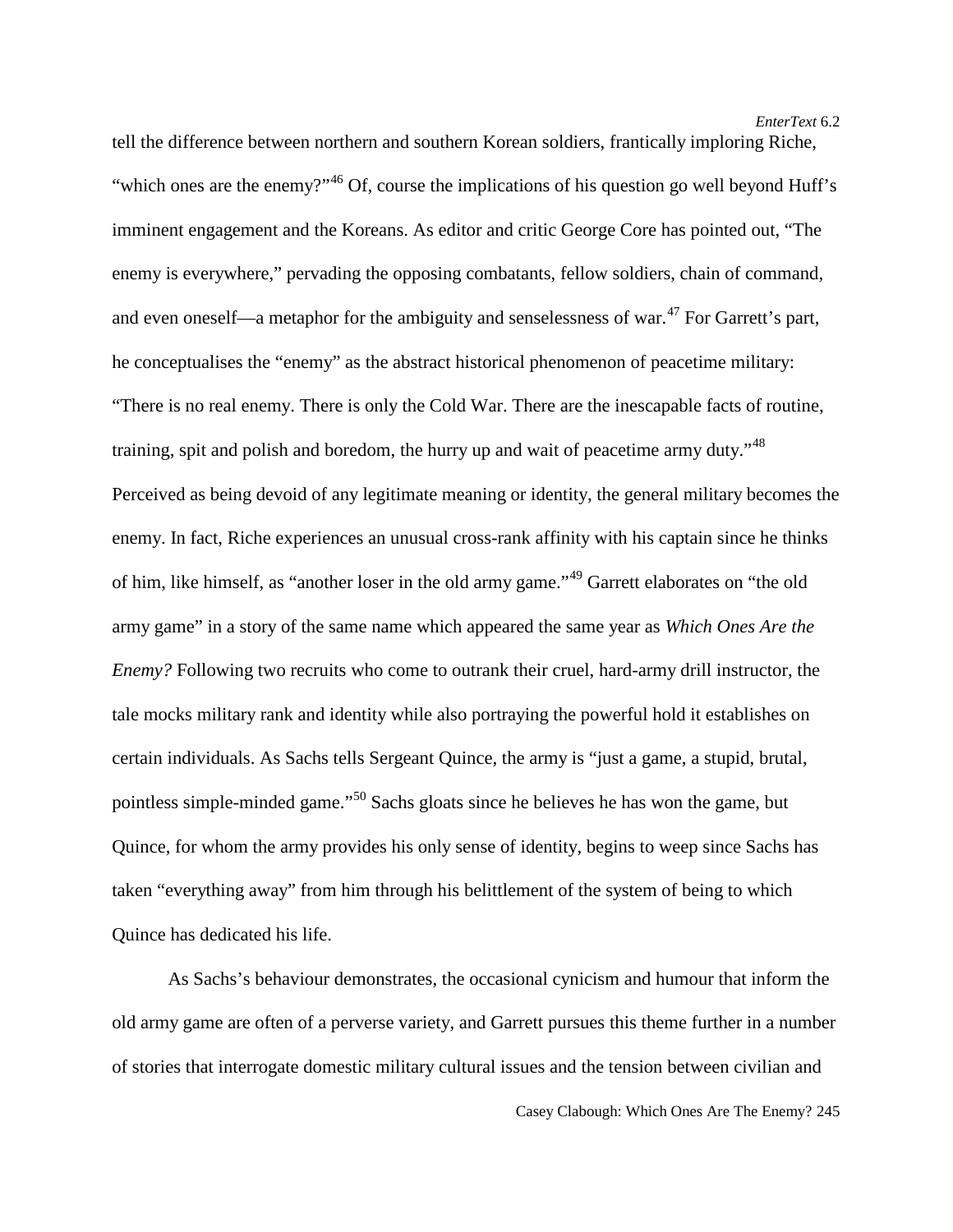military mores. In "The Wounded Soldier" (1964), for instance, a veteran with a horribly disfigured face attempts to readjust his identity in the context of civilian American society. Seeing his disfigured face for the first time in a mirror, he feels as if he has just been "born again."<sup>[51](#page-25-47)</sup> Mindful of the soldier's impact on civilian perceptions about the military, a highranking officer attempts to bribe him to stay in the hospital, fearing that his appearance in society might cause, in the soldier's words, "a considerable cooling of patriotic ardor."<sup>[52](#page-25-6)</sup> From the point of view of military culture, the soldier constitutes a serious problem of representation. The wounded man rhetorically tells the visiting officer, "It would have been so much more convenient if I had simply died."[53](#page-25-48) Yet, the soldier is curious about life beyond the military hospital and eventually reenters the civilian world, albeit with a mask to cover his face. As the soldier discovers for himself, there is no place in society for a person with his variety of wounds and background, and he resigns himself to one of the few professions that celebrate grotesque difference: the circus. Only in that arena is his appearance acceptable and the people are free to laugh at him since it is what they are expected to do. Yet the audience's laughter is not that of warm, genuine humour, but rather a nervous reflexive mechanism against something they cannot fully confront or absorb. As the narrator points out, "[A] man is just as likely to giggle when he meets his executioner as he is to melt."<sup>[54](#page-25-7)</sup> Unable to account for the soldier's wound, the civilian audience dismisses it with laughter, even as the emotion that triggers their thin merriment points to something darker and more disturbing within themselves.

In "Unmapped Country" (1964) a more subtle conflict between military and civilian methods of interpretation emerges when an officer drives out to the eastern Tennessee backcountry to present a father with the details of his son's death. Standing as a road-block to this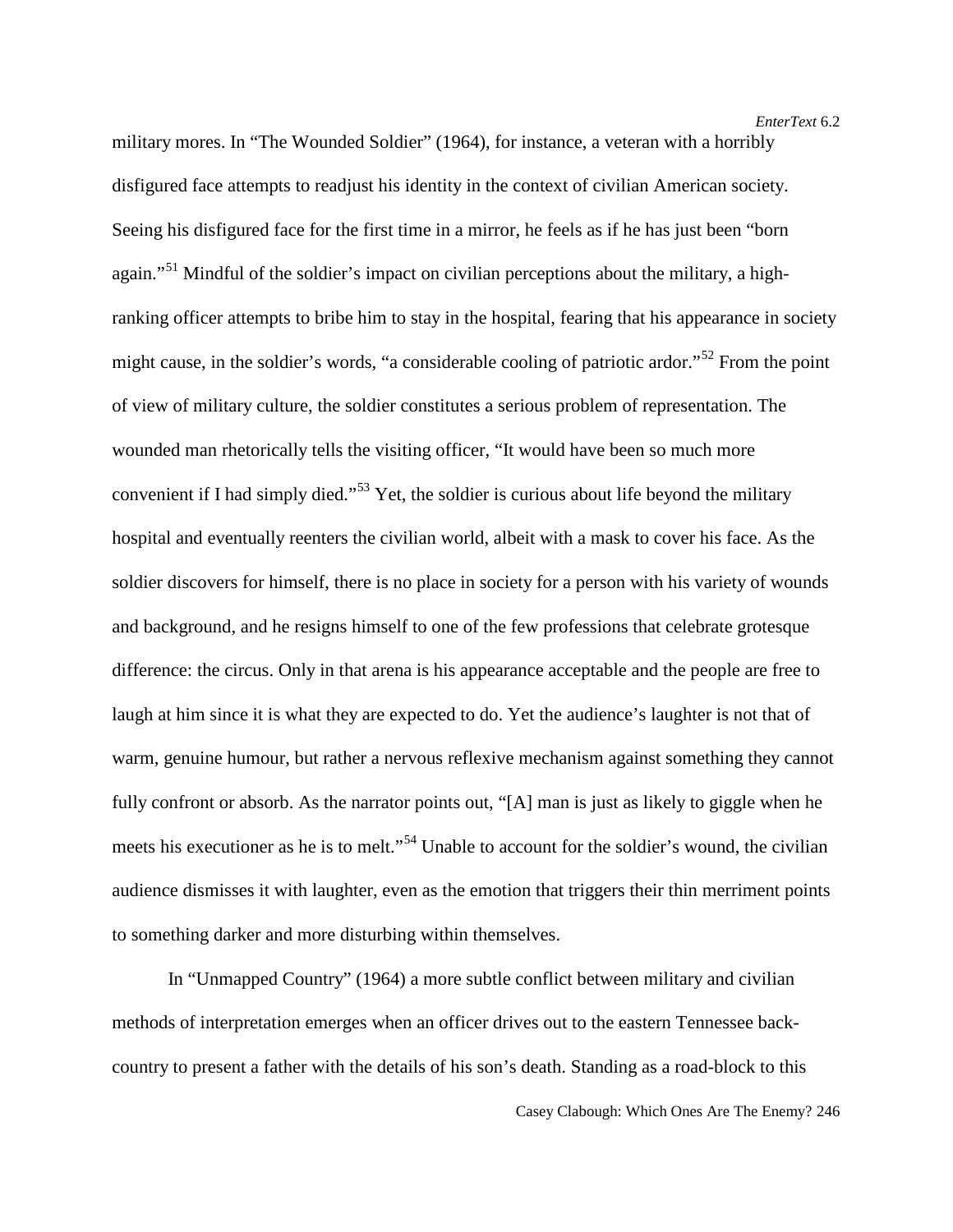*EnterText* 6.2

task is the difference between the officer's acute military language and the father's uneducated, agrarian culture. An even more marked cultural conflict informs "Texarkana Was a Crazy Town" (1964) which focuses on the friendship between Mooney, an African American soldier/character who also appears in *Which Ones Are the Enemy?* and the unnamed narrator. In *Which Ones Are the Enemy?* Riche describes Mooney as "naturally pissed off about being born black," which on the surface appears racist but actually turns out to be a form of gentle teasing since Mooney is one of the few people in the book Riche genuinely admires as a soldier and a man.<sup>[55](#page-25-8)</sup> The narrator of "Texarkana Was a Crazy Town" also has a high opinion of Mooney, who seems to know the narrator's mind better than the narrator. When the speaker resolves to leave the army, Mooney prophetically tells him, "You don't know anything else but the army."[56](#page-25-49) Mooney also has affected the narrator in more subtle ways. When he discovers that his new civilian employer and co-workers have assaulted a mildly retarded African American man named Peanuts, the narrator beats up his boss and returns to the army—actions that have larger cultural connotations. As Garrett explains,

> Service was already the destiny of the poor even before, again out of pure political fear, the American Army was returned to its earlier status as Regular. But before all that, from the days of World War II through much of the time of the Cold War, the service, the Army, even with all its elaborate hierarchy and rank and privileges, was the great democratic equalizer.  $57$

Conceptualising Mooney and Peanuts as human beings without reference to their race, the narrator of "Texarkana Was a Crazy Town" embodies the post-Second World War army's practice of "democratic equalizing," lashing out against the racially-motivated beating. At the end of the story, when he returns to the room he and Mooney share, he asks his friend, "[H]ow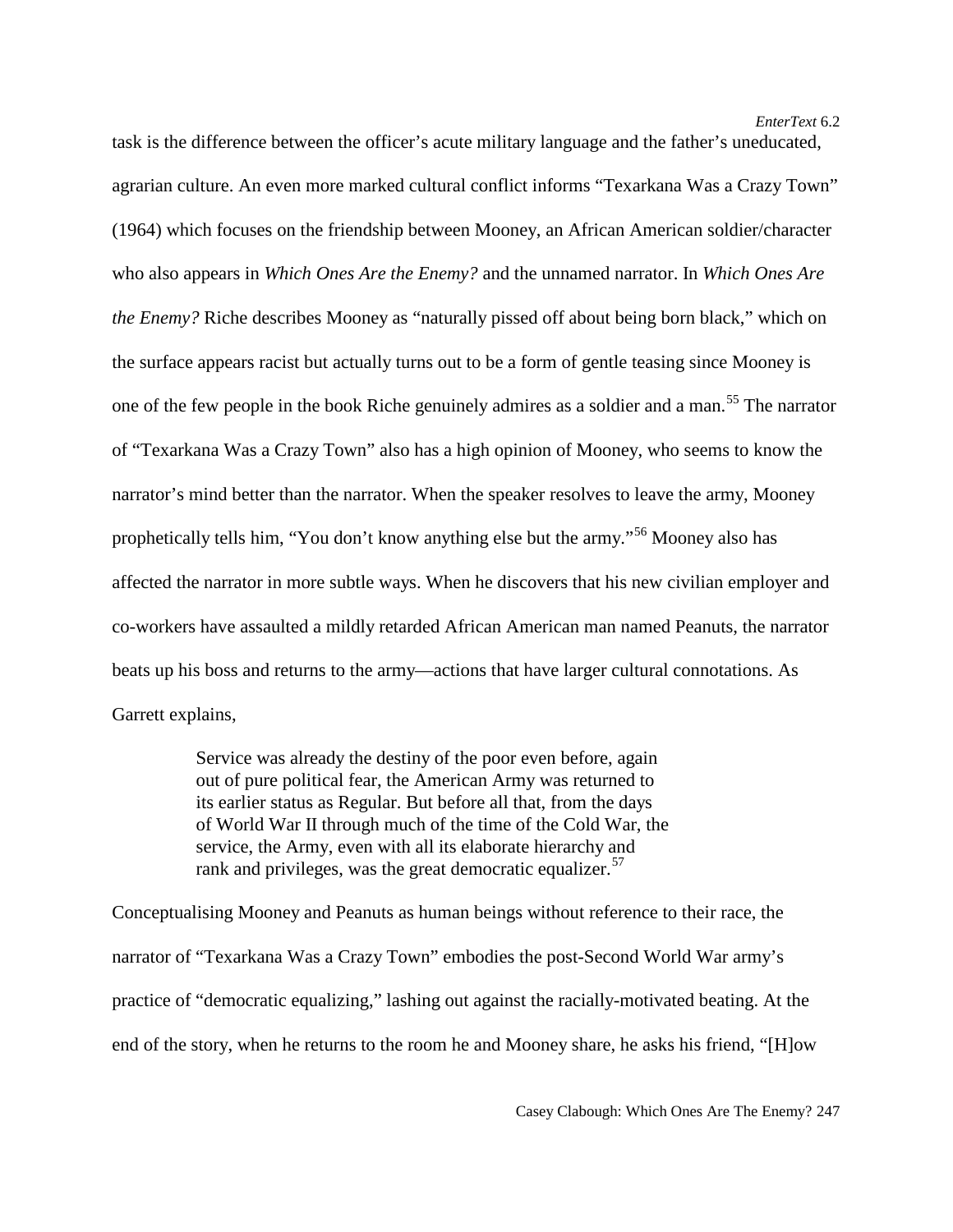come you're so black?" to which Mooney responds with laughter, their friendship being devoid of many of the tensions that would inform a similar relationship in civilian life.<sup>[58](#page-25-10)</sup>

Following his flurry of military fiction published between the late 1950s and mid-1960s, Garrett would move away from definitively martial narratives, his references to soldiering appearing in small anecdotes such as Moses's service flashback in *Do, Lord, Remember Me*  (1965), Jojo Royle's war stories in *The King of Babylon Shall Not Come Against You* (1996), and various sections from Garrett's celebrated historical novels of Elizabethan England. However, although the references to military life generally are spare, they often are character-shaping and carry with them repercussions for the larger work. As Moses relates in *Do, Lord, Remember Me*:

> Lucky or not, I am alive and am still breathing. I learned then, knew and know still a few things worth knowing. I know that pain is bad and life is precious. I grieve not for the fallen any more than I ask them to grieve for me…. over those wide fields, through trees and deadly streets of villages, towns and cities I ran and I run still, bent low, forward, not backward, holding my weapon, until my time comes.<sup>[59](#page-25-50)</sup>

For Moses his past life and the value of his existence in the present are irrevocably wedded by his experiences in the army and the memory of his dead comrades. Just as the spectre of his lifechanging past continues to haunt Moses, so Garrett eventually began moving away from fictional military narratives toward autobiographical accounts of his own time in the service. In "The Tanks," a piece from *Whistling in the Dark* (1992), this transition becomes altogether palpable as Garrett describes a story he would have written about a forced march by reservists. Relating the details of the piece, Garrett's memory and his planned fictional elements blur as he articulates an autobiographical march he endured while serving as a reservist.

In the title narrative of *Whistling in the Dark*, perhaps Garrett's most powerfully intimate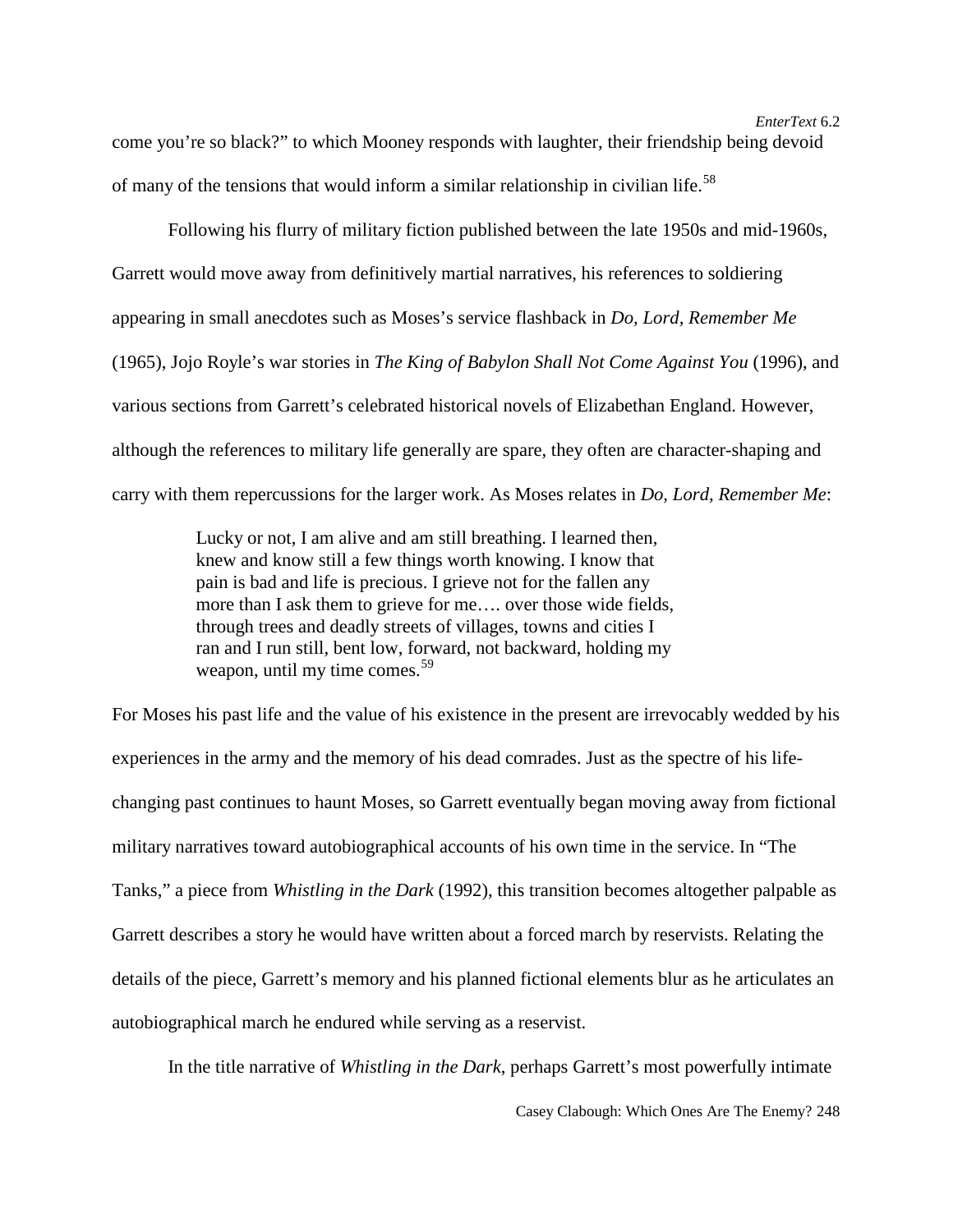piece of military writing, fiction is forsaken altogether for the autobiographical recounting of Austrians who fought for Germany during the Second World War being returned from Siberia in the 1950s. A young enlisted man in Austria, Garrett listens to a *gausthaus* owner's own internment account beforehand but remains unimpressed—"young and strong and (as yet) undefeated," he cannot "seriously imagine surrendering to anybody."<sup>[60](#page-25-11)</sup> However, the ironies and hard lessons of history are closer about him than he initially imagines. As it turns out, it is to the very same *gausthaus* where he is drinking that a young Adolf Hitler, only a boy, would come to fetch beer for his father. In the poem "Some Enormous Surprises," the young Garrett/soldier figure reflects on Hitler as

> this little pale-faced boy, for whom [God] has arranged some enormous surprises, beyond any kind of imagining, even myself, drunk in this place, years from home, imagining it.<sup>[61](#page-25-51)</sup>

Initiated into the place-bound complexities of history beyond his own time and country, the narrator can only wonder at its strange relation to himself. Later, the immediacy of the connection becomes unavoidable and overpowering when he witnesses the Austrian prisoners-of-

war returning from Siberia:

I stand there knowing one thing for certain—that I am seeing our century, our time, close and truly. Here it is and, even among strangers, I am among them, sharing the moment of truth whether I want to or not.

An American sergeant stands in the swirling crowd with tears rolling down his cheeks. He will be gone from here soon, first miles, then years and years away. But he will not, because he cannot, forget this moment or himself in it, his share of this world's woe and joy, the lament and celebration of all living things. $62$ 

Moving from a position of youthful, present-bound indifference to one that recognises the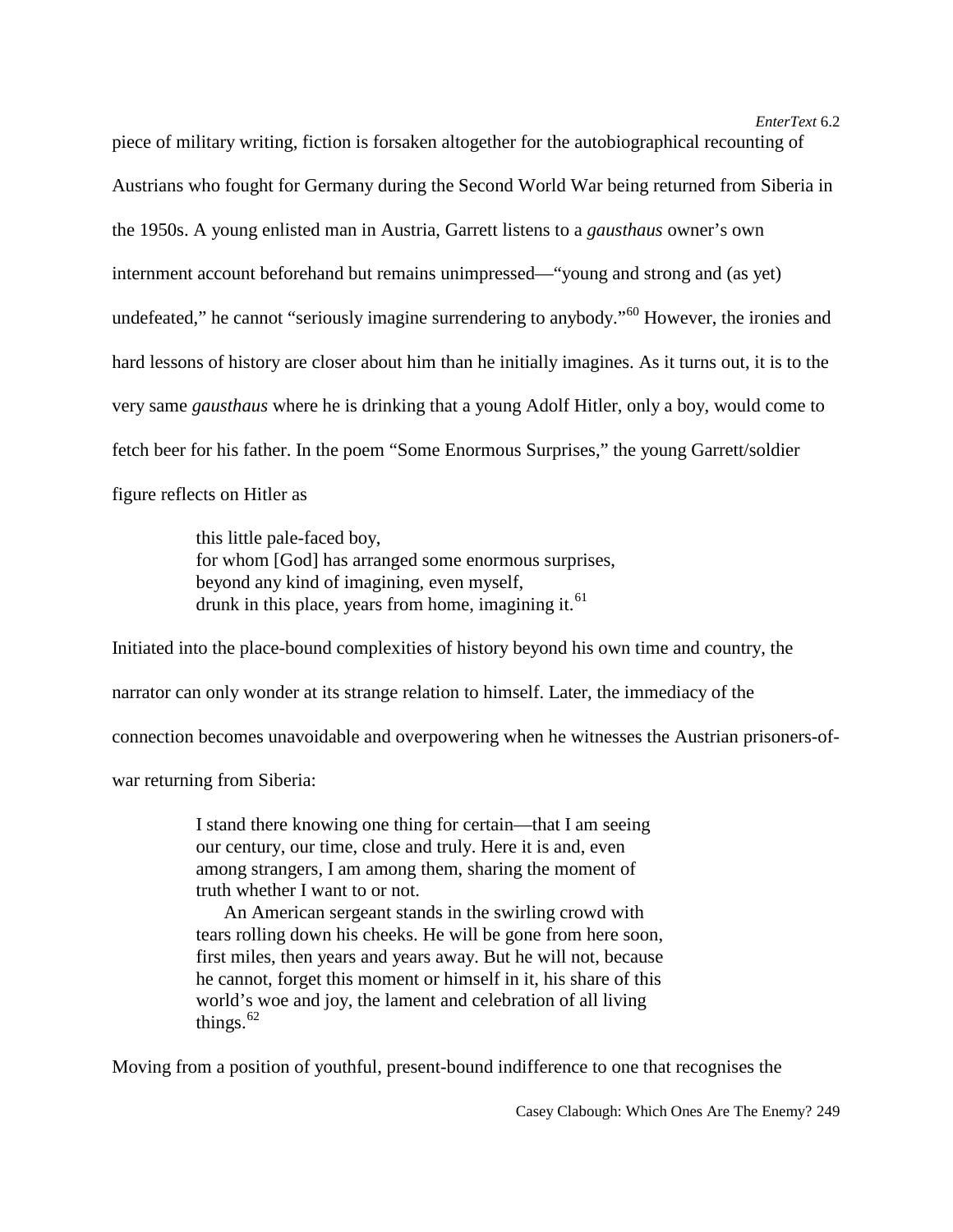individual's irrevocable connection to human history everywhere, the young Garrett/narrator powerfully discovers his own tenuous relationship to time and human events, the crushing epiphany of which will stay with him forever.

The recognition of one's relationship to universal and timeless historical forces segues, almost inevitably, into an interest in one's family history. In "Uncles and Others" (1992), another autobiographical section from *Whistling in the Dark*, Garrett recounts his family's military involvement over the centuries as

> usually paradoxical. Which is to say, even the most innocent and inexperienced of us, thanks to Tribal history, arrived wherever we were sent, that is wherever we had to go, almost without expectations or illusions. Which, in turn, means that we were usually spared the common experience of disillusionment.<sup>[63](#page-25-52)</sup>

Citing the scepticism and resignation of other Garretts who have served, Garrett matches it to his own—a kind of cross-generational sensibility that recognises history's ironies and contradictions, but does not inhibit Garretts from continuing to dutifully take part in them. Abstracted to another level, the Garrett family's historical relationship to military service is not unlike George Garrett's own identification with history. In "A Story Goes with It" (2002) he recounts several contrary historical perspectives on a group of Second World War German saboteurs before concluding, "Based on official United States government documents and data, the actions taken (or not taken) by the FBI, the Coast Guard, the Justice Department, et al. are shown in the most favorable possible light."[64](#page-25-53) However, Garrett ultimately gives greater credence to the largely undocumented version of scholar Eddie Weems, who recounts blunder after blunder on behalf of the Germans and the American government, culminating in a shootout in which contingents of

### *EnterText* 6.2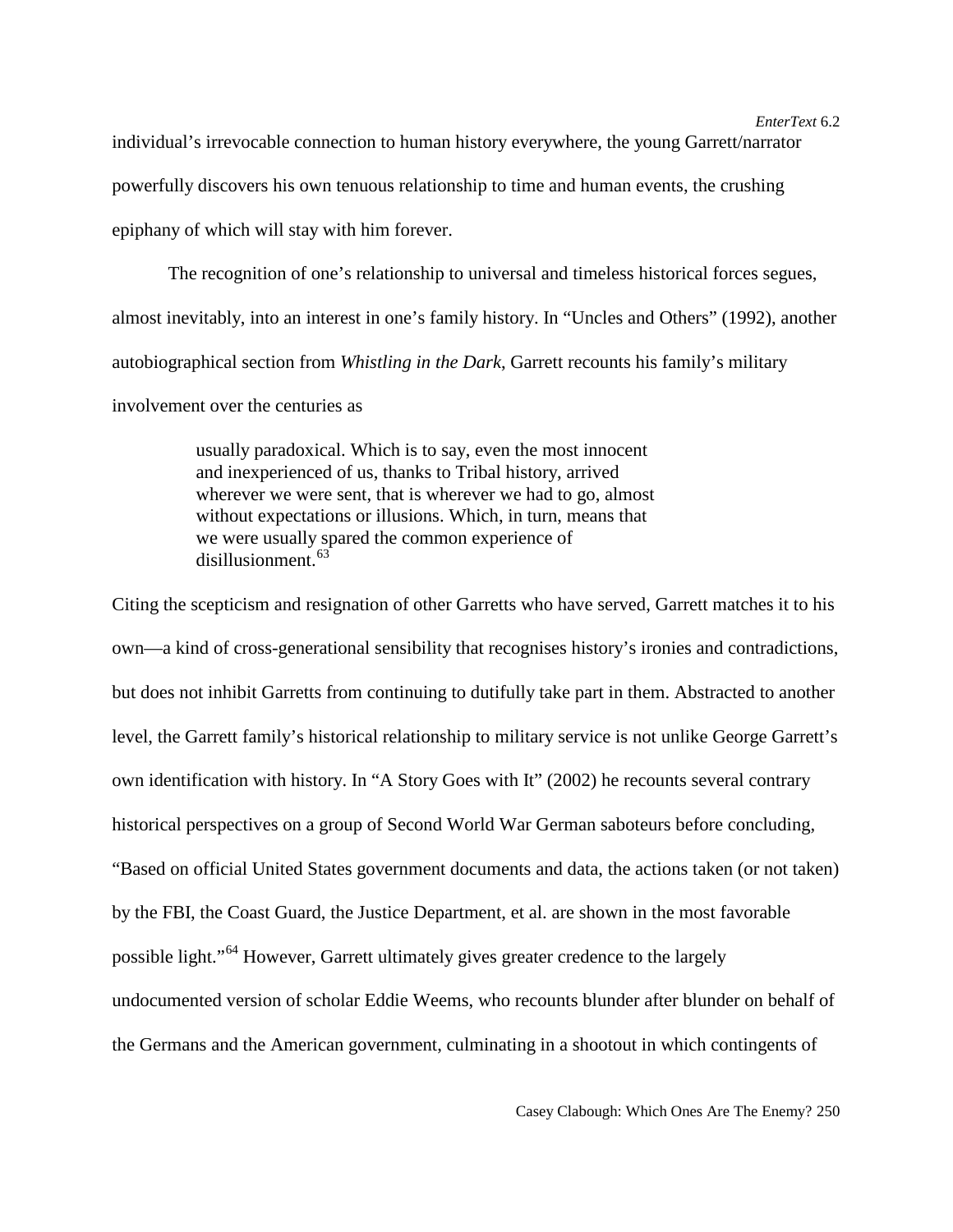FBI agents fight it out, each believing that the other group is made up of Nazi spies. Which ones are the enemy? For Garrett, Weems's interpretation of history is closer to the reality he has experienced and knows. Moreover, it is this very paradox of history and people's wide-ranging interpretations of it that continues to make Garrett's military fiction relevant. As Garrett once elaborated in an interview, military writing is:

> [S]till applicable because of these last couple wars. Before they came along a lot of editors had a distinct dislike for military fiction. They might think you're endorsing military life or something. Plus, I've had younger editors tell me that they're not into doing historical fiction since my military stories take place before 1960, which is before they were born. I guess they are historical although I've never thought of them that wav.<sup>[65](#page-25-14)</sup>

Recognising the unintentional historical legacy of his own fiction in a genre that unfortunately

regenerates its popularity and publishability with the ongoing arrival of new military conflicts,

Garrett confirms his archetypal perspective on both the military and the writing that portrays it.

Though the face of the enemy may change (and occasionally even resemble our own), we can be

sure there always will be one, and for writers like Garrett the complexity and value of that

lamentable eternal narrative is greater than the finite dynamics of a single conflict or campaign.

#### **Notes**

 $\overline{a}$ 

<sup>&</sup>lt;sup>1</sup> George Garrett, *Which Ones Are the Enemy?* (Boston: Little, Brown, 1961) 124.<br>
<sup>2</sup> George Garrett, "The Literature of the Great War" (*Sewanee Review 84.3, 1976*), 509.<br>
<sup>3</sup> Walter Shear, *The Feeling of Being: Sensi* 

Omnigraphics, 1988).<br><sup>8</sup> George Garrett, *My Silk Purse and Yours: The Publishing Scene and American Literary Art* (Columbia: University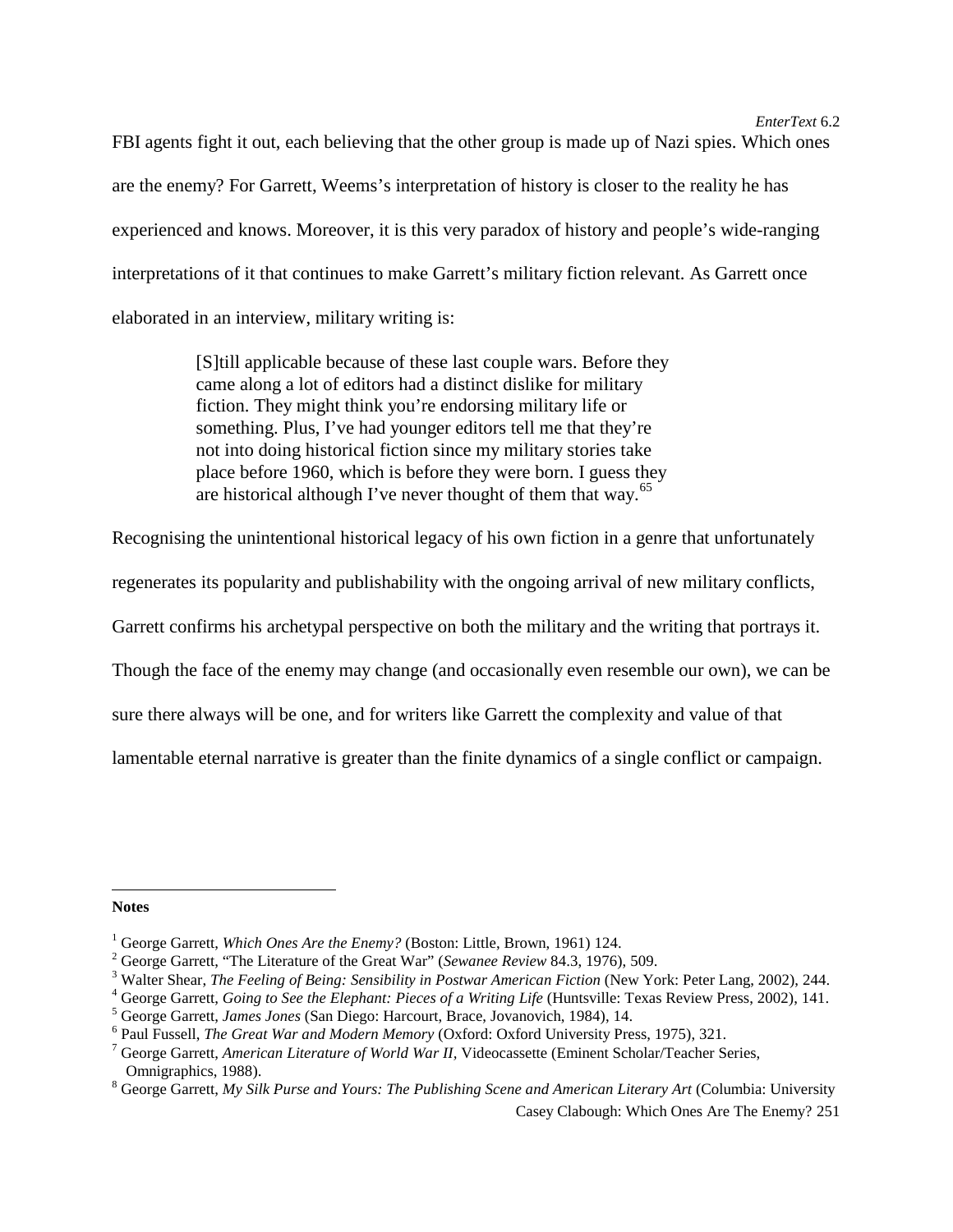- 
- <sup>11</sup> Casey Clabough, unpublished interview with George Garrett, 9 July 2003 (hereafter Clabough interview).<br><sup>12</sup> Robert Bausch, "George Garrett's Military/Army Fiction" in Paul Ruffin and Stuart Wright, eds., *To Come Up*<br>
- 

 $\overline{a}$ 

- <sup>13</sup> Garrett Papers.<br><sup>14</sup> David Madden, "Continually Astonished by Everything: the Army Stories of George Garrett" in Ruffin and Wright, *To Come Up Grinning*, 48-49.
- <sup>15</sup> Fred Chappell, "Fictional Characterization as Infinite Regressive Series: George Garrett's Strangers in the Mirror" in Jefferson Humphries, ed., *Southern Literature and Literary Theory* (Athens: University of Georgia Press,
- 
- 
- 1990), 71.<br><sup>16</sup> Clabough interview.<br><sup>17</sup> Garrett Papers.<br><sup>18</sup> George Garrett, "In Other Countries" (*Prairie Schooner* 30.3, 1956), 293.<br><sup>19</sup> George Garrett, "The Other Side of the Coin" (*Four Ouarters* 6.2, 1957), 25.
- 
- 
- <sup>20</sup> Ibid., 26.<br>
<sup>21</sup> Jeffrey Walsh, *American War Literature: 1914 to Vietnam* (New York: St. Martin's, 1982), 3.<br>
<sup>22</sup> George Garrett, *King of the Mountain* (New York: Scribner's, 1957), 109.<br>
<sup>23</sup> Ibid., 110.<br>
<sup>24</sup> Ib
- 
- 
- 
- 
- 
- 
- 
- 
- 
- 
- 
- <sup>30</sup> Garrett, *The Old Army Game*, 314.<br><sup>31</sup> Ibid.<br><sup>32</sup> Garrett, *King of the Mountain*, 101.<br><sup>33</sup> Madison Smartt Bell. *Narrative Design: Working with Imagination. Craft. and Form* (New York: Norton. 1997).
- 325. <sup>34</sup> In addition to some of the American military novels mentioned in this essay, military/war films such as *Full Metal*
- 
- 
- <sup>35</sup> Garrett, *King of the Mountain*, 127-128.<br><sup>36</sup> Ibid., 130.<br><sup>37</sup> Garrett, *Which Ones Are the Enemy*?, 3.<br><sup>38</sup> Garrett, *Going to See the Elephant*, 139.<br><sup>39</sup> Ibid.
- 
- 
- <sup>40</sup> George Garrett, "*By Love Possessed*: The Pattern and the Hero" (*Critique* 1.3, 1958), 43.<br>
<sup>41</sup> George Garrett, *Going to See the Elephant*, 139.<br>
<sup>42</sup> Garrett, *Which Ones Are the Enemy*?, 29.<br>
<sup>43</sup> Ibid., 79.<br>
<sup>4</sup>
- <span id="page-24-0"></span>
- 
- 
- 
- 
- 
- 
- 
- 
- <sup>50</sup> George Garrett, *Cold Ground Was My Bed Last Night* (Columbia: University of Missouri Press, 1964), 16. <sup>51</sup> Ibid., 37. 52 Ibid., 39.
- 
- 

of Missouri Press, 1992), 101. <sup>9</sup> George Garrett Papers, Perkins Library, Duke University. <sup>10</sup> Casey Clabough, "William Hoffman's Fictional Journey: An Interview" (*The Southern Quarterly* 41.1, 2002), 85-